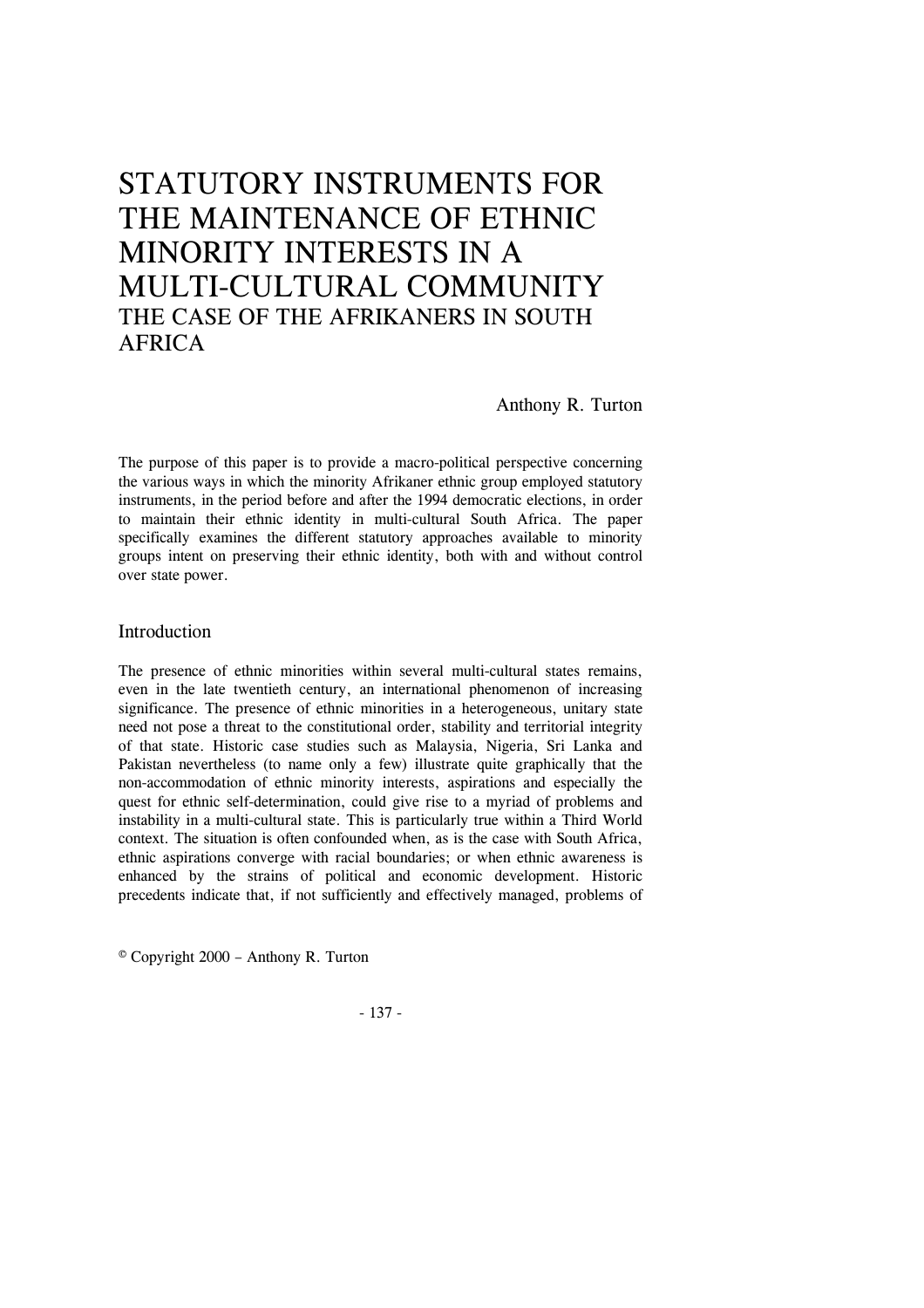this nature could eventually threaten the very existence of the state.

Over the past few decades, a multitude of solutions to this dilemma have been drafted by politicians and academics alike. In this regard, the options presently available to those interested in ethnic accommodation, range from the more radical (e.g. partition and secession) to the more accommodative (e.g. federalism, proportional-representation electoral systems, power sharing, constitutional guarantees and consociational democratic models). In the case of South Africa, an attempt was made to solve the problem of ethnic accommodation by means of a policy of racial and ethnic segregation or, as it was better known throughout the world, Apartheid.

The former South African government's Apartheid policy encompassed several dimensions, which ranged in stature from the mundane (i.e. so-called Petty Apartheid), right up to the grandiose (i.e. so-called Grand Apartheid). The legitimacy for most of these measures was provided by an extensive statutory foundation. The Afrikaners, although numerically a minority group, and despite local and international opposition, were initially able to introduce and uphold these statutory instruments for the maintenance of their ethnic interests. This was primarily due to their position of political, economic and military dominance *visà-vis* the majority of other ethnic and/or racial groups in South Africa. This favoured position of the Afrikaner has all but disappeared with the onset of South Africa's transformation into a full democracy, since the early 1990s. The new democratic dispensation, which culminated in the acceptance of a representative constitution during 1996, confronted the now relatively powerless Afrikaners, concerned for their ethnic identity, with a challenge - whether to find solace in constitutionally guaranteed individual rights, or whether to search for another solution in the vaguely defined concept of a geographic ethnic state called the *Volkstaat*.

# A Brief Chronological Overview

#### *The formative years of statutory Afrikaner ethnic hegemony*

For the purpose of perspective it is important to stress the fact that racial and ethnic differentiation in South Africa did not commence in 1948, with the coming to power of the National Party (NP). These issues were already apparent during the colonial era, although there was no comprehensive official policy in this regard. The basic statutory foundations for the separate treatment of the ethnic groups in South Africa were therefore mainly laid after 1910, when the Union of South Africa came into being. Legislation adopted during this time made

- 138 -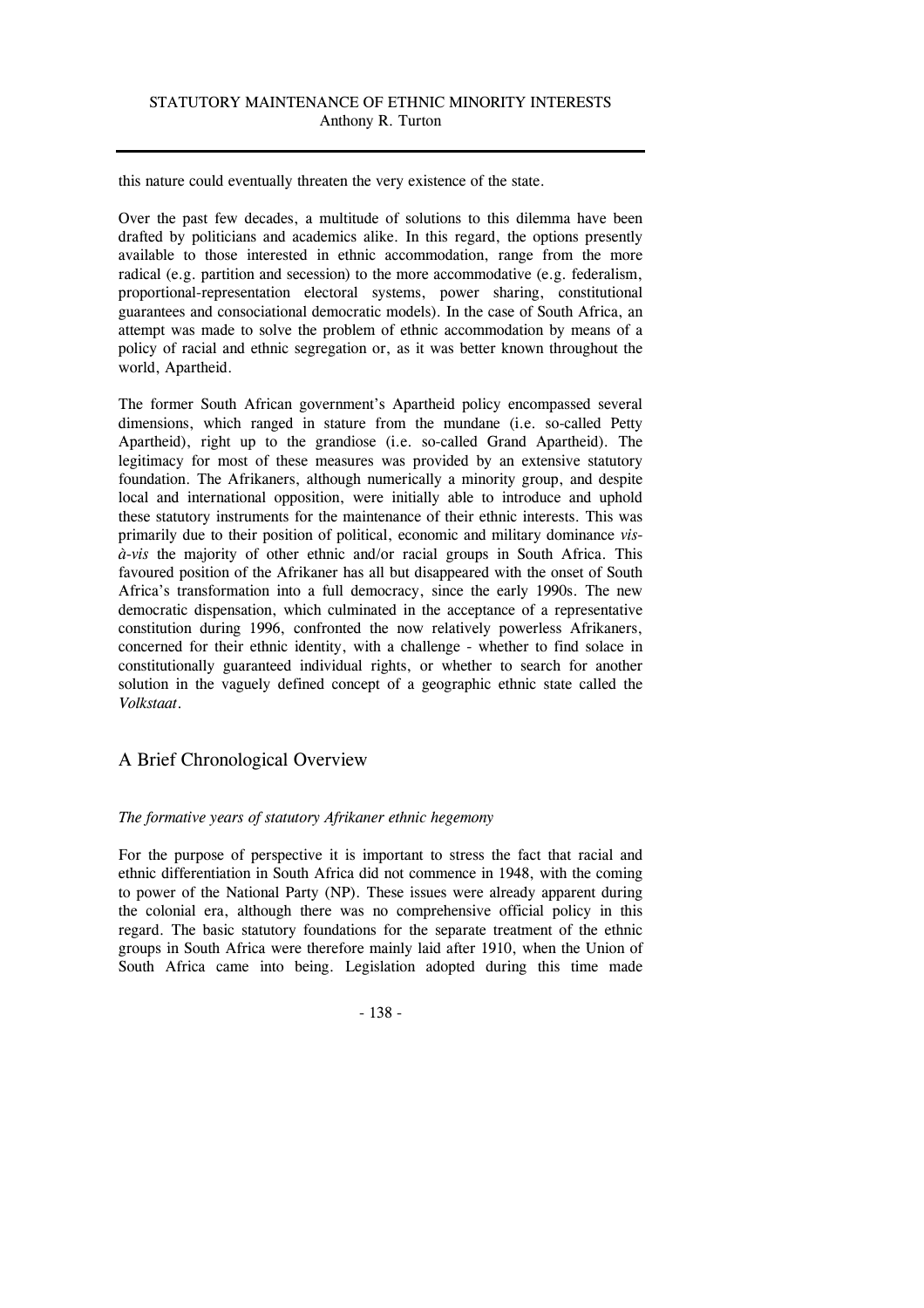provision for separate living areas for Blacks and Whites, influx control from Black to White areas, job reservation and separate amenities for the various race groups (van Vuuren 1988: 109). Geographic segregation between Black and White was regulated by the 1913 Land Act and the 1936 Natives Trust and Land Act, with the Black population being allocated to so-called Native Reserves. These measures were specifically designed to counter the perceived threat posed to White interests by Black urbanisation, a development which by the early 1940s was being referred to as the *oorstroming* (inundation) of White cities by increasing numbers of rural Blacks (O'Meara 1996: 65).

Even at this early stage however, it was becoming clear that the successful implementation of segregationist measures were not practically feasible within the South African context. One of the main stumbling blocks in this regard was the *de facto* economic integration of South African society, a situation that led to the escalating rate of Black urbanisation. This situation was underscored by a huge wartime influx of Blacks to the South African industrial centres, a development which prompted the government-appointed Fagan Commission (1946-1948) to conclude that such urbanisation of the Black population had assumed a permanent and irreversible effect, and that influx control was in essence a futile exercise (O'Meara 1996: 24, 33; van Vuuren 1988: 110).

## *Fractures in the volk: the conservative/liberal struggle and the rise of rightwing opposition to the NP during the 1970s*

In contrast to international opinion, which viewed apartheid in straightforward racist and White supremacist terms, the NP presented apartheid as an ethical policy which would grant to other ethnic groups what Afrikaners demanded for themselves, and as the only way to avoid racial and ethnic conflict in South Africa's *veelvolkige* (multi-ethnic) situation (O'Meara 1996: 66). The notion of 'separate but equal' was thus widely propagated during this period. However, as Esman (1994: 83) has indicated, the atrocities of the Second World War, the emphasis on human rights reflected in the founding Charter of the UN and an unfolding process of decolonisation in the rest of Africa, were gradually undermining these claims as a justification for NP policy. The statutory entrenchment of Afrikaner ethnic interests was therefore modified during the late 1950s and early 1960s in order make it more morally defensible, under the new guise as the so-called policy of Separate Development (O'Meara 1996: 73; Davenport 1989: 375, 390).

Separate Development was promulgated as a 'liberating and humanising policy', which was supposed to enable each [ethnically defined] community in South Africa to manage its own affairs and to evolve its own distinctive social and

- 139 -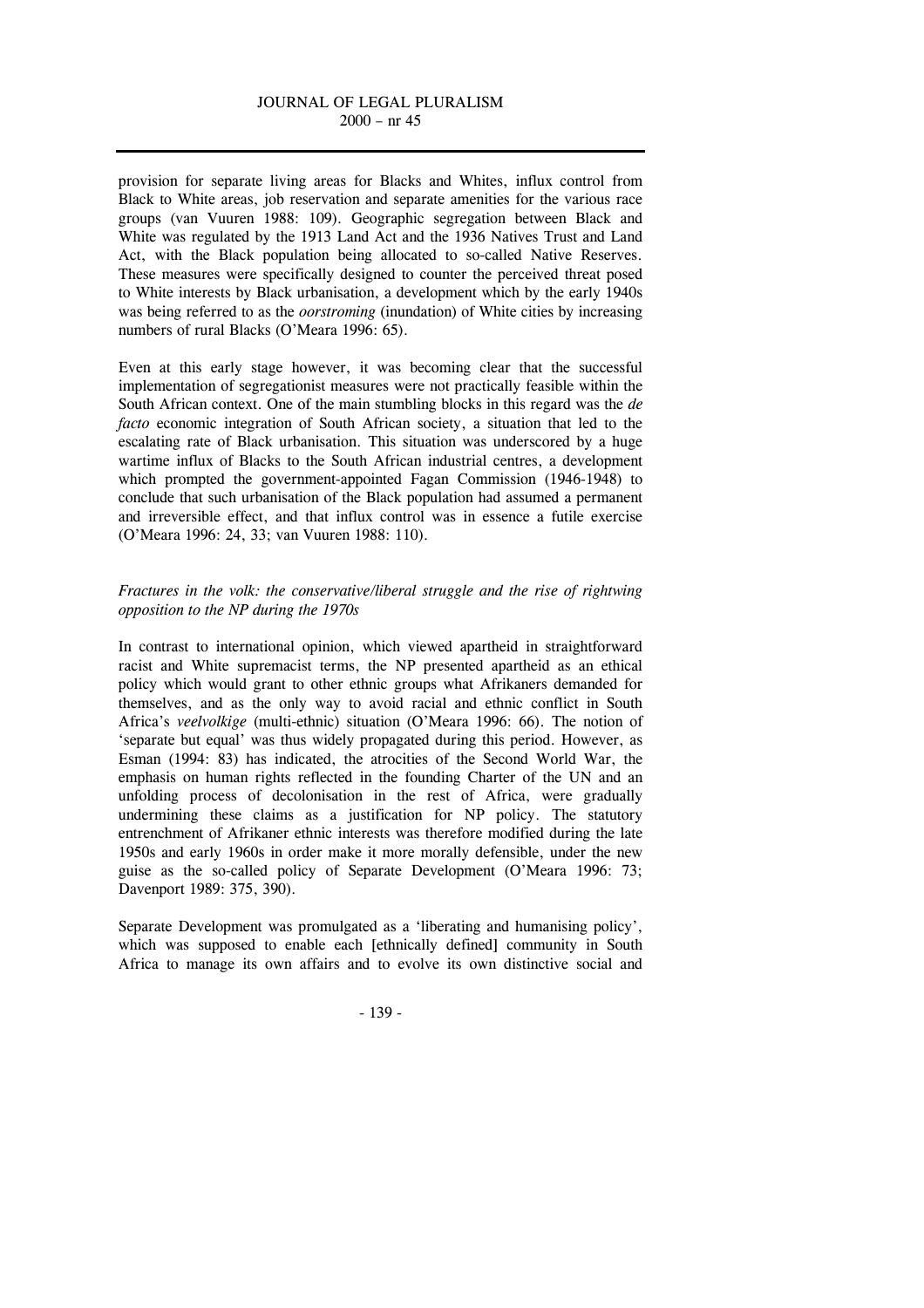political institutions according to the dictates of its own culture (Esman 1994: 84). This policy, which later also became known as the so-called 'Homeland' Policy or 'Grand' Apartheid, added a distinct ethno-geographic dimension to the already existing racially based Petty Apartheid legislation (van Rooyen 1994: 16).

According to O'Meara (1996: 73) the policy of Separate Development rested on the 'convenient proposition' that there was no African (Black) majority in South Africa and, in fact, that the Black population were not even South Africans, but rather belonged to a number of ethnic minority groups. The Homeland Policy's basic aim was therefore to turn Whites into a majority in South Africa by rigidly partitioning the various [Black] ethnic groups present in South Africa into specific geographic areas (i.e. making all Blacks citizens of 'independent' homelands, where they could exercise their political rights and aspirations without endangering White Afrikaner hegemony in the rest of the country) (van Rooyen 1994: 17, 66; Davenport 1989: 390; Esman 1994: 84). The designation of land in terms of this policy was overwhelmingly in favour of White, and more specifically Afrikaner, interests. Blacks, who constituted approximately 70 % of the population, were allotted only 13% of the available land.

The underlying legitimising principle in this regard was that Blacks were foreigners in White South Africa, and that they were acceptable only as 'guests' in White areas. Horowitz (1985: 199) states in this regard that exclusionary groups bent on ethnic hegemony (such as the Afrikaners) often seek to impose a homogeneous identity on the state. Members of other ethnic groups are relegated to the status of 'guests', with the implication that the rules of the 'household' are to be laid down by the 'host'.

From the viewpoint of most Black South Africans, its discriminatory nature alone doomed the Homeland Policy to certain failure. In addition, demographic and economic realities also argued against the successful implementation of the Homelands Policy - the majority of Blacks lived outside the homelands or 'Bantustans' in the urban areas of South Africa where employment opportunities were better, and had no intention of voluntarily moving to the homelands. The homelands were additionally too small, too poor in land and natural resources and too underdeveloped to support large populations. This led to the further mass [illegal] migration of Blacks to White cities in search of employment (Esman 1994: 84). In practice however, and despite widespread local and international opposition, the NP steadfastly persisted throughout the 1960s and 1970s with the Homeland Policy, ultimately resulting in the establishment of 10 independent and self-governing Black 'states', i.e., the Transkei, Ciskei, Venda, Bophuthatswana, Lebowa, Kwazulu, Qwa Qwa, Kangwane, KwaNdebele and Gazankulu (van Vuuren 1988: 111).

- 140 -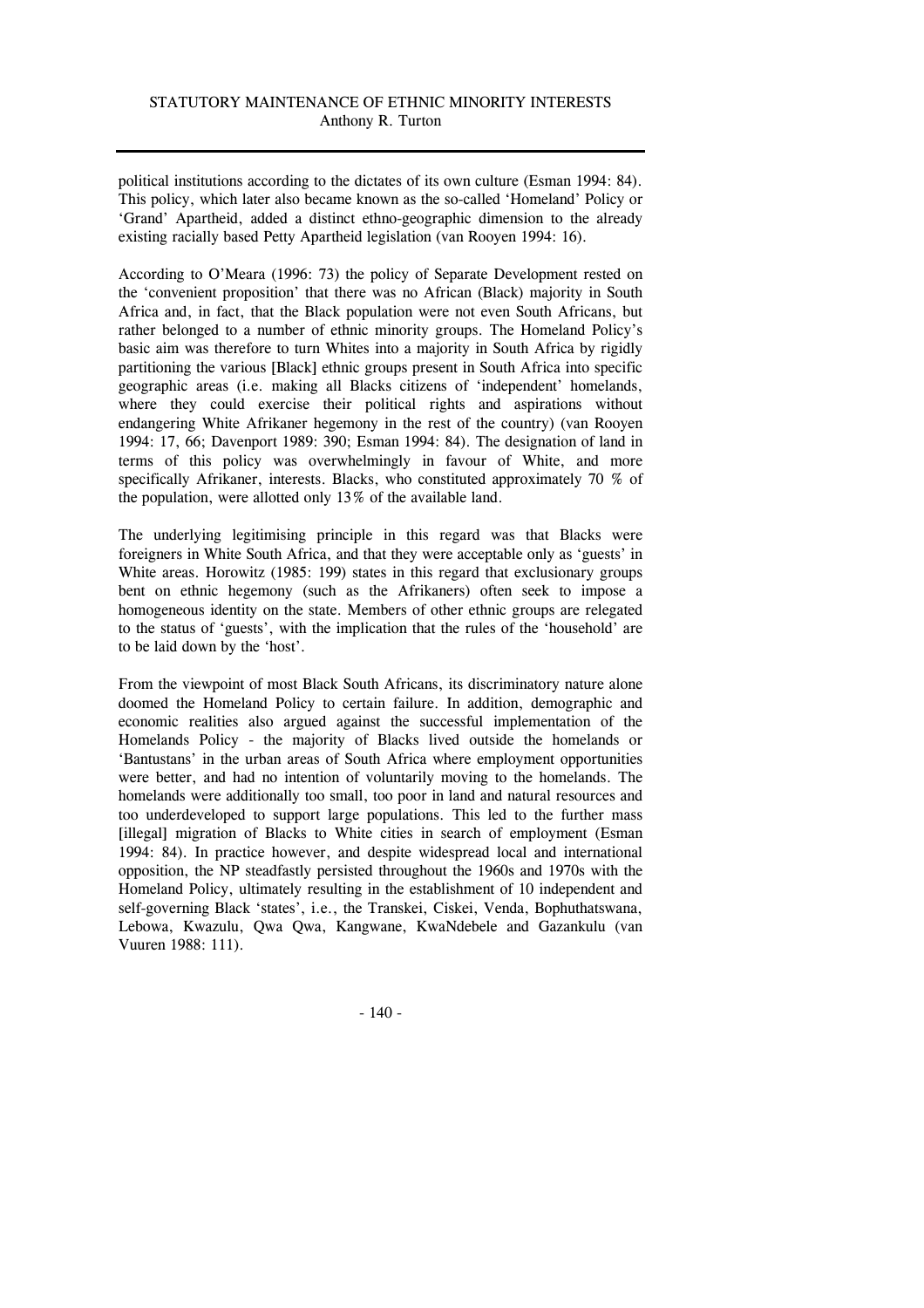Despite the fact that the homelands were domestically rejected and internationally ostracised, the NP steadfastly attempted to confirm their *de facto* and *de jure* existence by a substantial body of parliamentary legislation. This legislation included the Promotion of Bantu Self-Government Act of 1959 (which divided Blacks into territorial units according to ethnicity and terminated African elected [White] representation in Parliament), the Bantu Investment Corporation Act of 1959, the Bantu Homelands Development Corporations Act of 1965, the Bantu Homelands Citizenship Act of 1970 (which attempted to attach the citizenship of one or other of the Homelands to every Black in South Africa) and the Bantu Homelands Constitution Act of 1971 (which empowered the State President of South Africa to confer self-government on any of the homelands) (Davenport 1989: 390, 407, 413; van Vuuren 1988: 111).

Domestic opposition to these, and other apartheid measures, was met by further security legislation, including the Sabotage Act of 1962, which made provision for long detentions without trial, the so-called 90-Day Act, which suspended much of the legal right to *habeas corpus* as well as the Internal Security Act of 1976 (Schrire 1994: 301-2)

Contradictory to, and amidst the consolidation of, Afrikaner ethnic power through various legal and constitutional means, and the gradual modification of apartheid due to internal and external pressures, embryonic fractures had begun to appear in the apparent monolithic Afrikaner structure by the mid-1960s (O'Meara 1996: 118). These fractures, which could be viewed as the roots of rightwing opposition to the NP, represented the beginnings of what was later to become known as a *verkramptes vs. verligtes* (conservatives vs. pragmatists or enlightened persons) split in Afrikaner circles. This split has influenced Afrikaner politics up to the present day.

By the mid-1970s, it was becoming clear, even in NP circles, that the Homeland Policy was not living up to expectations and that apartheid would once again have to be modernized. The main reasons for this development was continued Black urbanization, coupled to economic interests - the slow growing White labour pool could simply not satisfy the economic demand anymore - hinting at the urgent need to adapt legislation aimed at job reservation. This situation was aggravated by successive economic recessions during the 1970s, coupled with growing Black opposition illustrated by the 1976 Soweto riots (O'Meara 1996: 175; Esman 1994: 84). By the early 1980s, modification of apartheid subsequently again became the order of the day, with P.W Botha (NP leader 1978-1989) instructing Afrikaner's that they will have to adapt to changing circumstances in order to survive in the now celebrated 1979 'Adapt-or-Die' speech.

In essence, conservative rightwing critics such as Dr Albert Hertzog (NP-MP),

- 141 -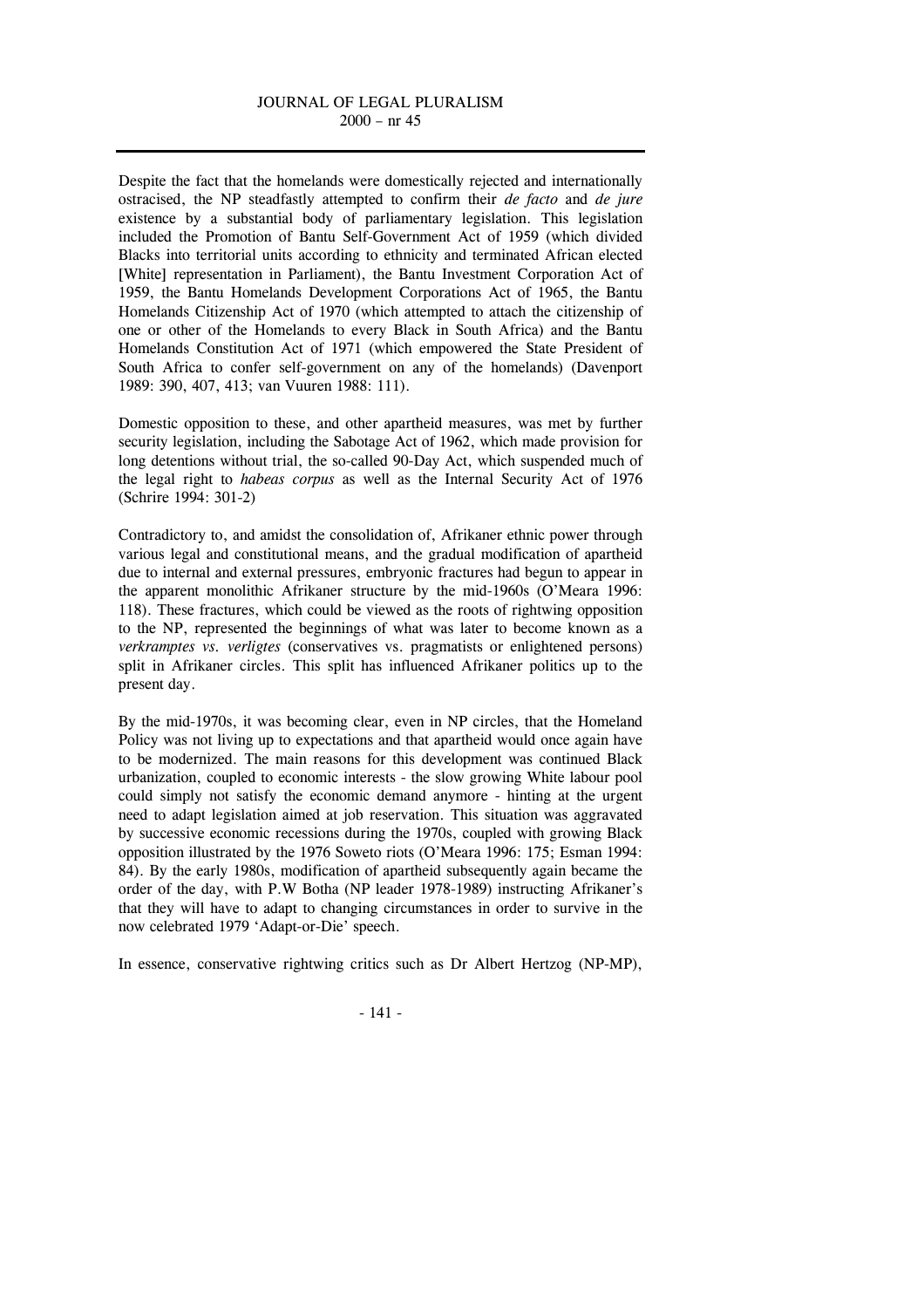were accusing the NP during the late 1960s and early 1970s (by that time under the leadership of John Vorster), of 'selling out' White interests, bowing to international anti-racist pressure and deviating from the original Verwoerdian apartheid policies in favour of a more liberal approach. Vorster, for example, relaxed certain Petty Apartheid laws affecting segregated sport, access to hotels and the admittance of foreign Black diplomats to South Africa. These changes were viewed by the *verkramptes* as a betrayal of Afrikaner nationalism and the dilution of White supremacy (van Rooyen 1994: 18; Davenport 1989: 424; Esman 1994: 85).

Continued conservative criticism ultimately led to the establishment in 1969 of the Herstigte Nasionale Party (HNP) [translated literally as the Reconstituted National Party], which intended to pose a parliamentary rightwing opposition to the NP, and in 1973 of the Afrikaner Weerstand Beweging (AWB) [translated literally as the Afrikaner Resistance Movement], which intended to pose an extraparliamentary opposition to the NP (Davenport 1989: 454). However, neither of these two parties was successful in wrestling away Afrikaner support from the NP in significant numbers.

The NP's dominance of Afrikaner politics was not to remain unchallenged for long. By the early 1980s a new rightwing opposition party was formed, following another split in the NP. The main cause of this split was a number of constitutional reforms introduced by the NP under the leadership of PW Botha. These changes were based on the 1977 reform proposals, and were intended to remove discriminatory Petty Apartheid measures and satisfy the political aspirations of urban Blacks (O'Meara 1996: 197, 200).

## *Attempts to postpone the inevitable: power sharing and the 1983 constitutional reforms*

PW Botha was elected NP leader in 1978 amidst an ongoing internal power struggle between that party's conservative and pragmatic wings. Botha's official position on his acceptance of office was that apartheid was a recipe for 'permanent conflict' (Davenport 1989: 438). This viewpoint was probably based on rising internal opposition to apartheid (e.g. the 1976 schools unrest), linked to an increasingly hostile attitude from abroad in the form of sanctions and boycotts (van Rooyen 1994: 23). Botha was consequently in favor of urgent political reform.

In 1979 Botha announced a so-called 12-point plan (based on an elaboration of the 1977 constitutional proposals) which made provision for power sharing between the White, Coloured and Indian sections of the South African community (i.e. the

- 142 -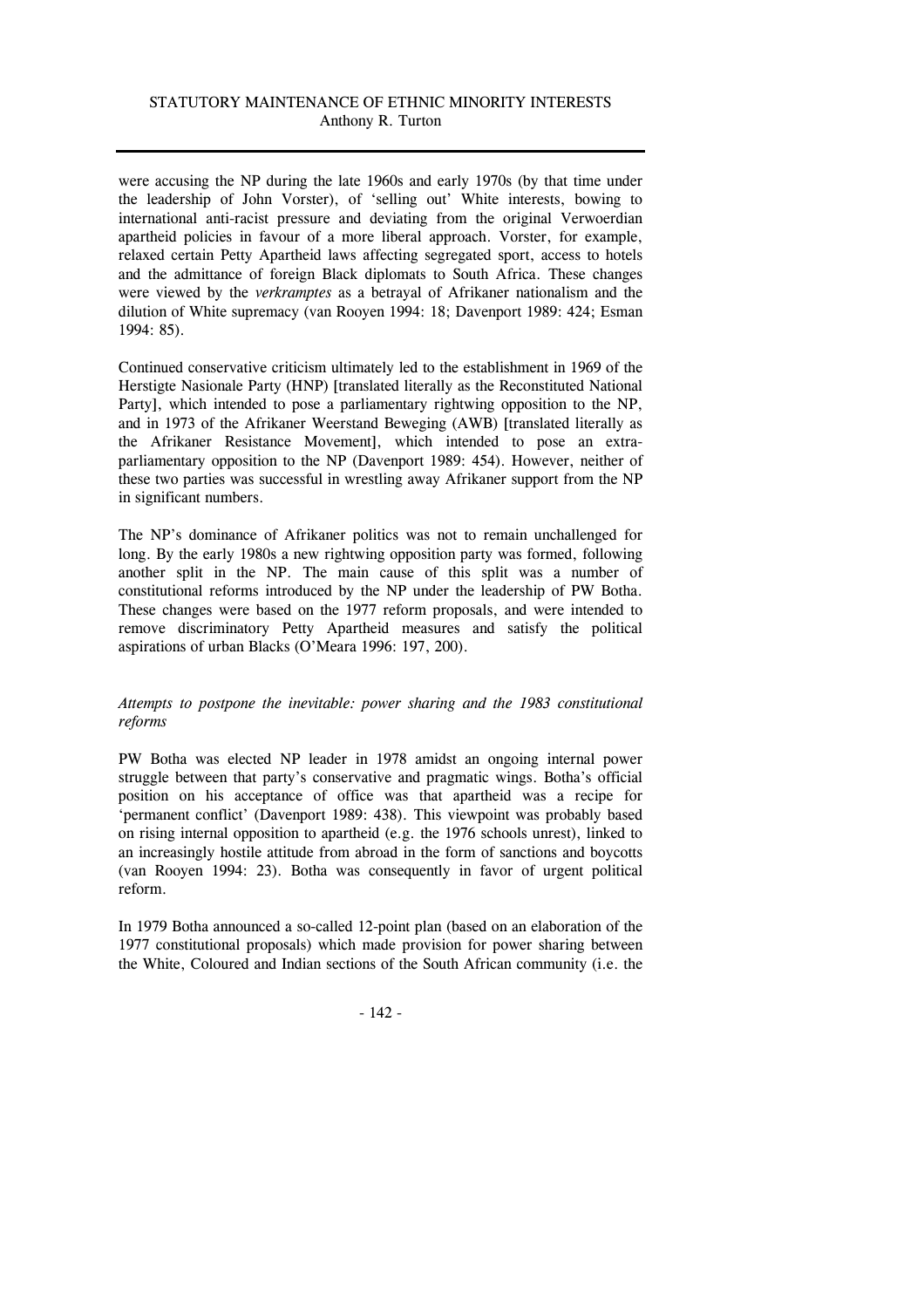inclusion of Coloureds and Asians into the former 'Whites only' parliament, albeit in separate chambers). He also committed the NP to the dismantling of racial discrimination while simultaneously re-affirming the basic principles of Grand Apartheid (van Rooyen 1994: 23; O'Meara 1996: 275). In essence the NP attempted to maintain its grip on power through power sharing. No provision was made for Blacks who, under the doctrine of Separate Development, were still expected to fulfil their political aspirations in their respective ethnic homelands (Esman 1994: 86).

Conservative opposition to these proposals finally led to a split within the NP, and the subsequent formation in 1982 of the rightwing Conservative Party (CP) under the leadership of Dr Andries Treurnicht (Davenport 1989: 453; Esman 1994: 86). This party experienced significant growth in the years to follow (approximately 31% of White electoral support) and eventually formed the 'pivotal axis' of rightwing opposition against democratic transformation of the South African society until 1994 (van Rooyen 1994: 63, 64). Policy-wise, the CP initially favored Afrikaner hegemony and a return to Verwoerdian Grand Apartheid, based on geographic ethnic partition. Later, in 1990, the CP changed this policy in favor of the scaled down concept of Afrikaner self-determination in a smaller White homeland (van Rooyen 1994: 65).

Rightwing opposition from the CP did not deter the NP from continuing with its reform proposals. In 1983 a referendum on power sharing and the introduction of a Tricameral Parliament was held in South Africa. The new constitution was approved by two-thirds of the White voters (van Rooyen 1994: 123; O'Meara 1996: 277). Although the 1983 constitution was rejected by most Blacks, and only marginally supported by Indian and Coloured voters, its significance was to be found in the fact that it represented the beginning of the end of hegemonic White Afrikaner rule and the dawning of an acceptance concerning the permanence of Black urbanisation and the need to accommodate their political aspirations outside of the homelands - a realisation that struck at the heart of Grand Apartheid.

Power-sharing *via* the Tricameral constitution did not bring about the expected positive results the NP had hoped for, since White hegemony continued to exist virtually unaltered (O'Meara 1996: 322). Unrest, violence, school boycotts, strikes, mass stay-aways, consumer boycotts and sabotage characterised the period following 1983 (van Rooyen 1994: 124). In 1985 the NP, in accordance with its undertaking to dismantle apartheid's discriminatory side, continued its reform process with the repeal of statutory mechanisms such as the Mixed Marriages, Prohibition of Political Interference and Immorality Acts. These efforts were insufficient, in the sense that it was considered to be 'windowdressing' that did not confront the core-grievance of most Blacks - the homeland system, which denied the majority of urban Black's South African citizenship and

- 143 -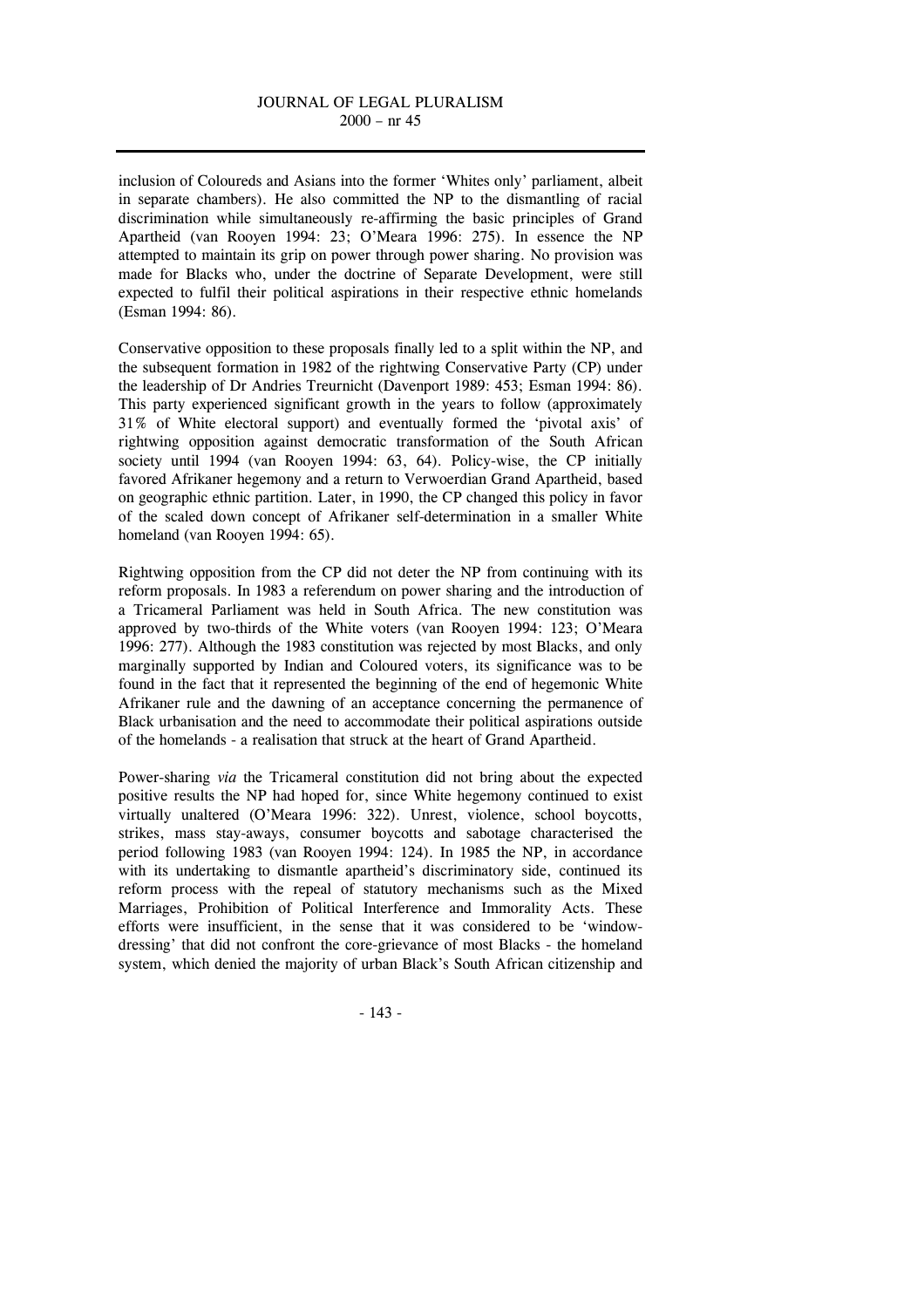political rights.<sup>1</sup>

The mere removal of discriminatory measures subsequently did not satisfy the political aspirations of most Blacks, resulting in increased political unrest and subsequently, the introduction of a state of emergency. These developments coincided with severe international pressure in the form of large-scale disinvestment and economic sanctions (van Rooyen 1994: 125).

In 1986 the NP finally conceded to the need for more substantive reform by repealing all of the so-called Influx Control measures, originally designed to control the migration of Blacks to urban areas (referred to by O'Meara (1996: 197) as probably the most 'hurtful' aspect of apartheid) - thus striking a significant blow to the essence of the Homeland Policy. Simultaneously, it also renewed the national state of emergency, to quell ongoing Black unrest. Under these circumstances the May 1987 general election took place. The election results indicated the impact of the NP's reform measures as reflected by a significant growth in support for the rightwing CP (official opposition). These tendencies were confirmed by a number of by-elections and the municipal elections in 1988. The NP subsequently opted for a middle-of-the-road strategy, characterised by the drastic slowing down of its reform program and a significant increase in its focus on security issues (van Rooyen 1994:132). These measures could not save the NP from a disappointing turnout in the 1989 general election which, although the NP maintained an overall majority in parliament, was described as the NP's worst electoral performance since 1948 (van Rooyen 1994: 136). The NP now enjoyed more support among English-speakers (50%) than Afrikaners (46%) (O'Meara 1996: 400) for the first time.

The growing risk that the NP government might not survive the combined effects of another rightwing electoral onslaught, economic recession, fear of wide-spread violent Black resistance and international sanctions, led to a reluctant conclusion within the NP that the policy of apartheid was no longer sustainable (van Rooyen 1994: 138; Esman 1994: 105). In view of this the NP opted for an accelerated pace of reform, which included the release of political prisoners in October 1989 and the opening up of beaches to all races. These were followed by the release of Nelson Mandela early in 1990, the formal unbanning of Black liberation organisations {notably the African National Congress (ANC), Pan Africanist Congress (PAC) and South African Communist Party (SACP) which were outlawed since 1960} and the lifting of the state of emergency. In 1991 the NP also repealed the so-called pillars of apartheid - the Group Areas Act, the

- 144 -

i<br>L See O'Meara (1996: 197) in this regard. Refer also to footnote number 17 for more detail.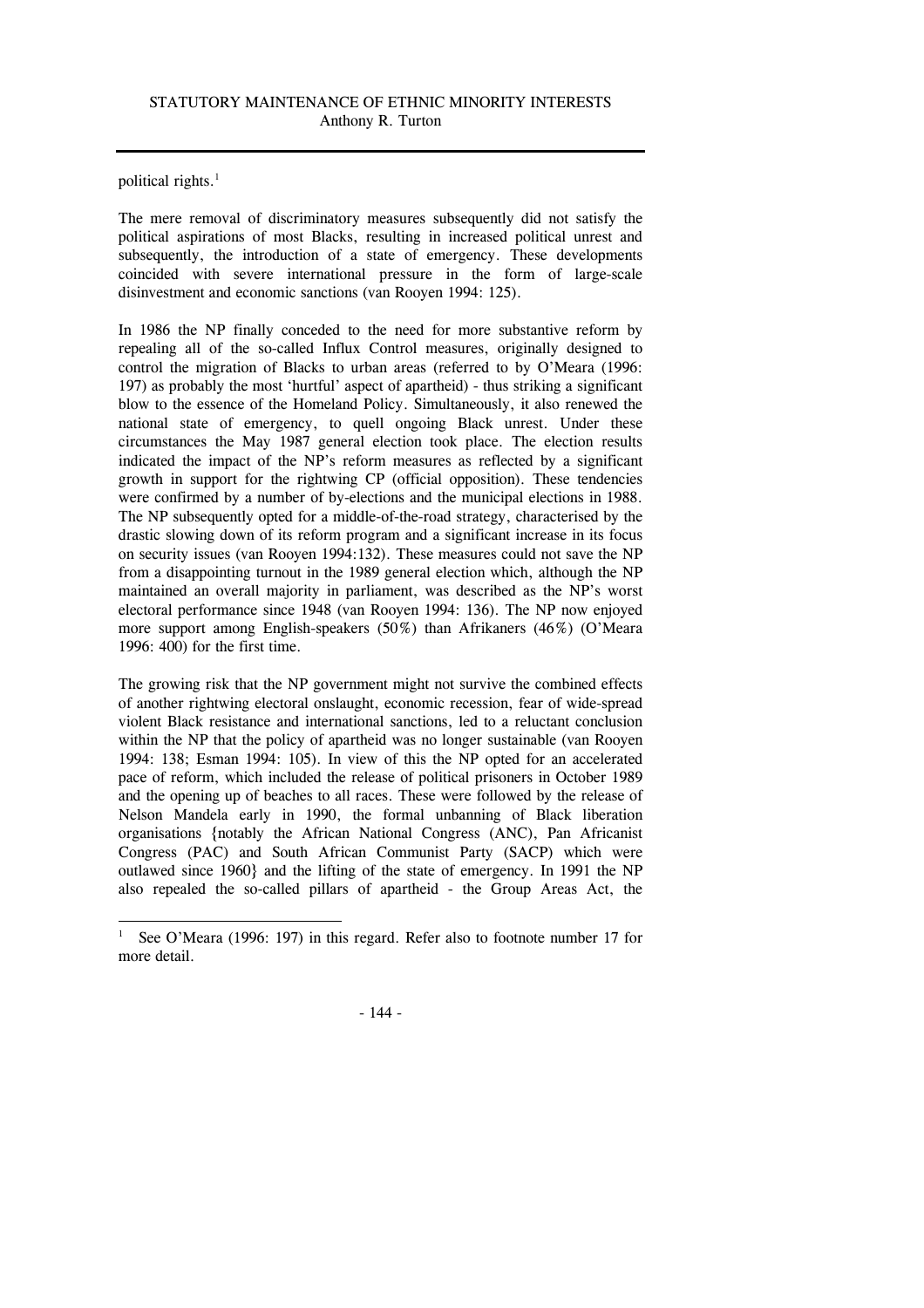Population Registration Act and the Land Acts of 1913 and 1936 (Esman 1994: 106).

Rightwing opposition to the NP's reform measures was predictable, and a number of by-elections during the course of 1990/1 confirmed a continued swing to the right among White, and specifically Afrikaner, voters. The NP nevertheless remained committed to its reform program, and formal multi-party negotiations with the ANC, other liberation movements and political parties commenced in December 1991 in the Convention for a Democratic South Africa (CODESA). The purpose of CODESA was to agree on the main principles to guide an elected Constituent Assembly in the compilation of a new South African constitution (Esman 1991: 107). During this negotiation process, the NP attempted to secure Afrikaner interests by promoting aspects such as consociational power sharing, White veto rights, guaranteed White participation in government executive organs, a strong federal system, protection of property rights and a marketorientated economy. As opposed to this, the ANC supported a majoritarian parliamentary system limited only by a bill of rights to protect individuals and minorities, a centralised government and far-reaching re-distributive economic reforms (Esman 1994: 107). The final negotiated agreement reflected several compromises. For example, the NP abandoned its demand for minority veto rights and settled for an electoral system based on proportional representation, in order to ensure minority representation in parliament. The ANC conceded a substantial measure of regional autonomy. Both parties agreed to the principle of a judicially enforceable Bill of Rights to protect personal and property rights (Esman 1994: 108).

In view of steadfast rightwing (CP) gains, the NP nevertheless seriously required a face-saving device in order to confirm its credibility and mandate against the background of the ongoing multi-party negotiation process (van Rooyen 1994: 149) that was unfolding within the context of CODESA. For this purpose, a Whites-only referendum was announced in March 1992, during which the electorate was asked to renew the NP's mandate to negotiate, on behalf of the electorate, a new non-racial constitution for South Africa. The results of this referendum were overwhelmingly in favor of the NP (68,6% of voters supported the NP's pro-negotiation viewpoint), signaling the end of the rightwing and the CP's seemingly irreversible electoral advance (van Rooyen 1994: 155).

## *Attenuation of the 'White Right' as an extra-legal force*

The AWB peaked out as a relevant political movement with the abortive attempt to go to the last minute 'aid' of President Lucas Mangope of the Bophuthatswana homeland. This coincided with the transition of South Africa to legitimate

- 145 -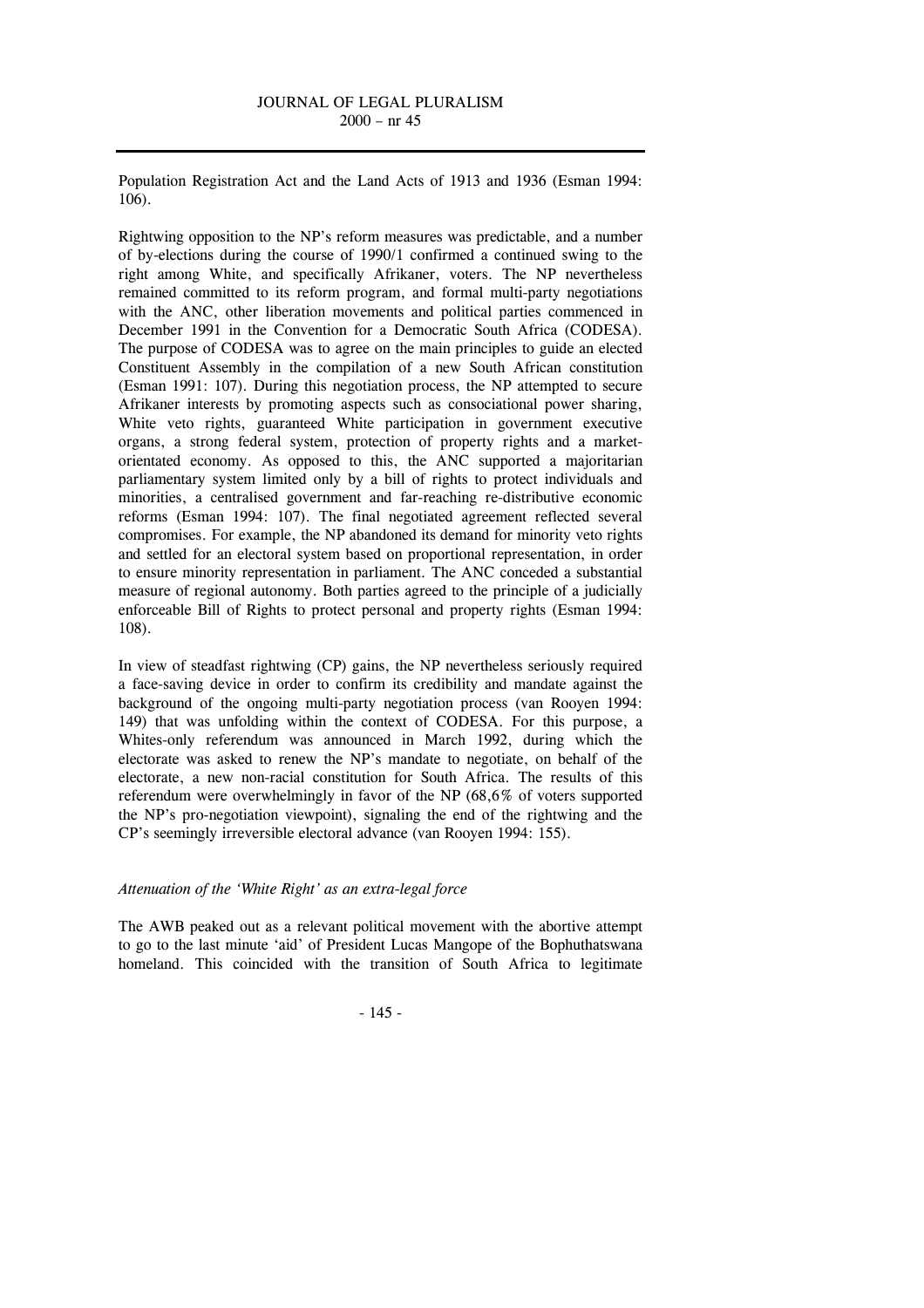democratic rule, which resulted from CODESA. During CODESA, the 'White Right' had been actively mobilising, and public displays of a militarised nature were common. This seemed to instil a sense of security within the *volk* and many joined the ranks of the khaki-clad AWB. The transition from the mobilisation phase to the offensive took the form of the deployment of a 'Boere army' into Bophuthatswana, which was soundly defeated by the security forces in its only major action. The deployment of this 'army' was influenced strongly by the threat perception held by its leaders, and was based on the mythical belief that the Afrikaner was a natural soldier simply awaiting the clarion call to action. The public killing of a number of Boer 'commando's', who were lying wounded on the road, pleading for their lives, highlighted the unfortunate incident. The gruesome detail of this killing was captured on videotape by journalists and viewed widely within South Africa and abroad. This event subsequently became the subject of a Truth and Reconciliation Commission (TRC) hearing as well. The sight of sobbing men in blood soaked khaki uniforms, grovelling in the African dust, was far removed from the passionate and heroic images that had been conjured up during mobilisation rallies. This sent out a powerful signal to the *volk* that there were serious consequences to their mobilisation, much of which was based on the strongly emotional rhetoric of the charismatic AWB leader, Eugene Terre'Blanche. A marked attenuation of popular support resulted from this series of events. Terre'Blanche has since been found guilty of attempted murder for recently assaulting a Black labourer and has been sentenced to a term in prison. This has further discredited the AWB, as most Afrikaners are extremely sensitive to the negative connotations that naked racism has resulted in during the past. The brutal assassination of Chris Hani, the popular SACP figure, by right winger Clive Derby Lewis and Polish immigrant Janus Walus, has had a similar dampening effect. This was also the subject of a TRC hearing. In the opinion of the author, this has finally reduced the relevance of the extra-parliamentary process of Afrikaner ethnic mobilisation and will probably reinstate the relevance of the statutory process that has been embraced by the *Volkstaat* Council.

## *Stipulations of the Volkstaat Accord*

The *Volkstaat* Accord, signed in Pretoria on 23 April 1994, was agreed between the former NP government, the ANC and the Freedom Front (FF), and comprises the following stipulations.

Recognition of the previously unsigned Memorandum of Agreement that was dated 21 December 1993, which was negotiated between the moderate Viljoenfaction of the Afrikaner Volksfront (AVF). This Memorandum contained a number of principles according to which deliberations on the *Volkstaat* issue were to be conducted from that stage forward. These included a common commitment

- 146 -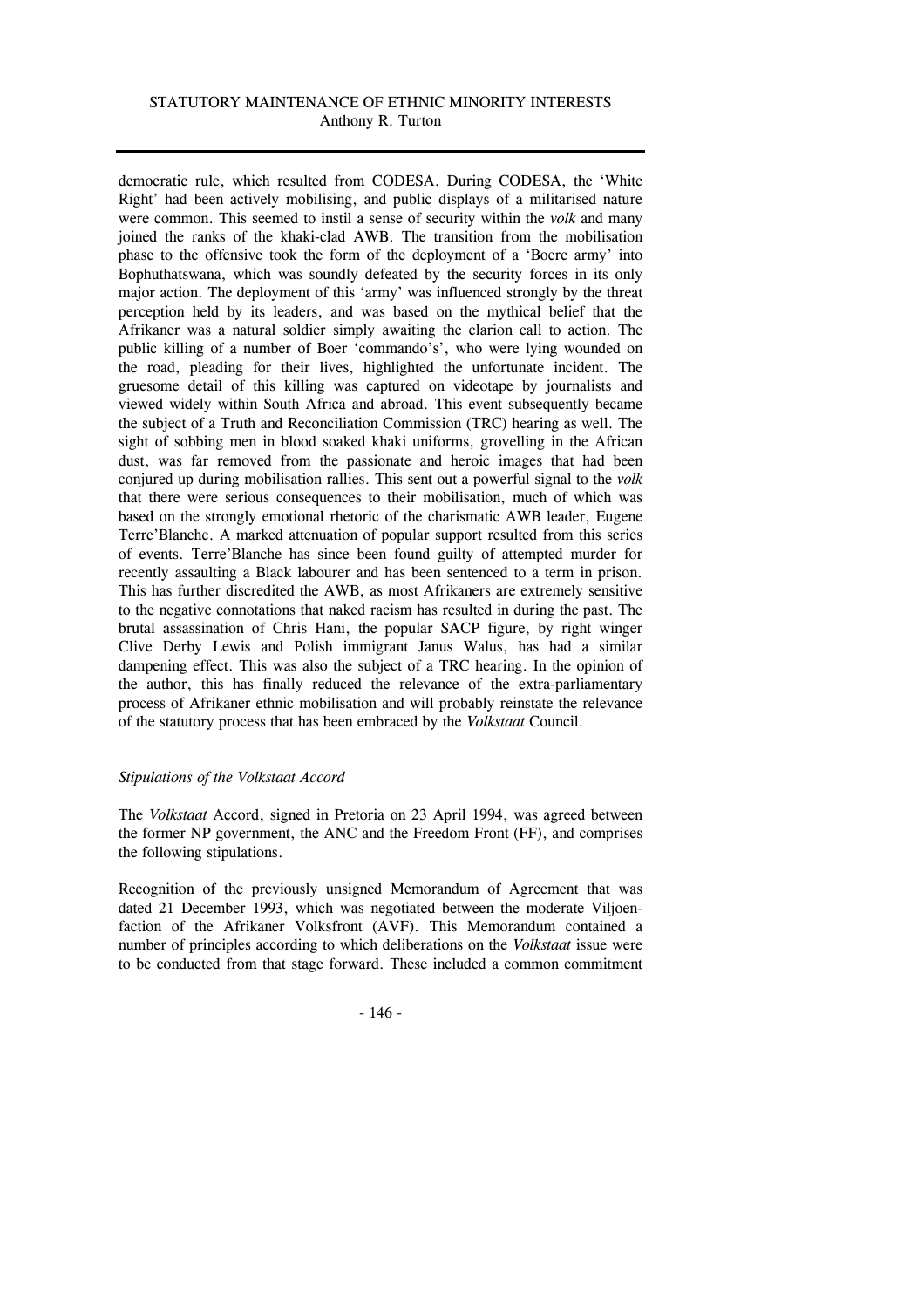between the AVF and the ANC to a peaceful, non-racial democracy, the acceptance of economic interdependence between the peoples of South Africa, negotiations as the means to establish a *Volkstaat*, a rejection of racism and apartheid and recognition of the fact that many Afrikaners do in fact have a strong commitment to self-determination in a *Volkstaat*.

The *Volkstaat* Accord gives full recognition to Constitutional Principle XXXIV, which stipulates that the right of all South Africans to common self-determination does not preclude future constitutional provision for the right to self-determination by any community sharing a common cultural and language heritage (whether in a territorial entity or in any other recognised way). The final constitution may therefore give expression to any form of self-determination, provided that substantial support within the concerned community for such an option has been proven.

The *Volkstaat* Accord also confirmed the establishment of a *Volkstaat* Council, consisting of 20 members, appointed by the FF. The Council was intended to serve as a mechanism for the pursuance of the *Volkstaat* ideal along constitutional routes. It is therefore entitled to gather and process information regarding any matter relevant to the establishment of a *Volkstaat* (including possible boundaries, powers and functions), make feasibility and other studies relevant to the establishment of a *Volkstaat* and submit presentations and recommendations to the Constitutional Assembly.

The *Volkstaat* Accord finally includes an unmandated definition of selfdetermination. The definition attempts to strike a balance between the right to self-determination of a minority and the right to national self-determination in a pluralistic society. On the one hand, the popular demand, expressed by a minority community or people for self-determination, as defined in the UN Charter, is therefore recognized. On the other hand, it is stated that self-determination in a pluralistic society, should be implemented with due regard to the rights and aspirations of other citizens sharing the same territory on a permanent basis.

# Major Socio-Cultural Forces

## *Contemporary Afrikaners as a distinct ethnic entity, but not a monolithic unity*

Ethnic identity and affiliation are most often determined by ascriptive components such as a common ancestry, shared territorial loyalty, a communal language and a

- 147 -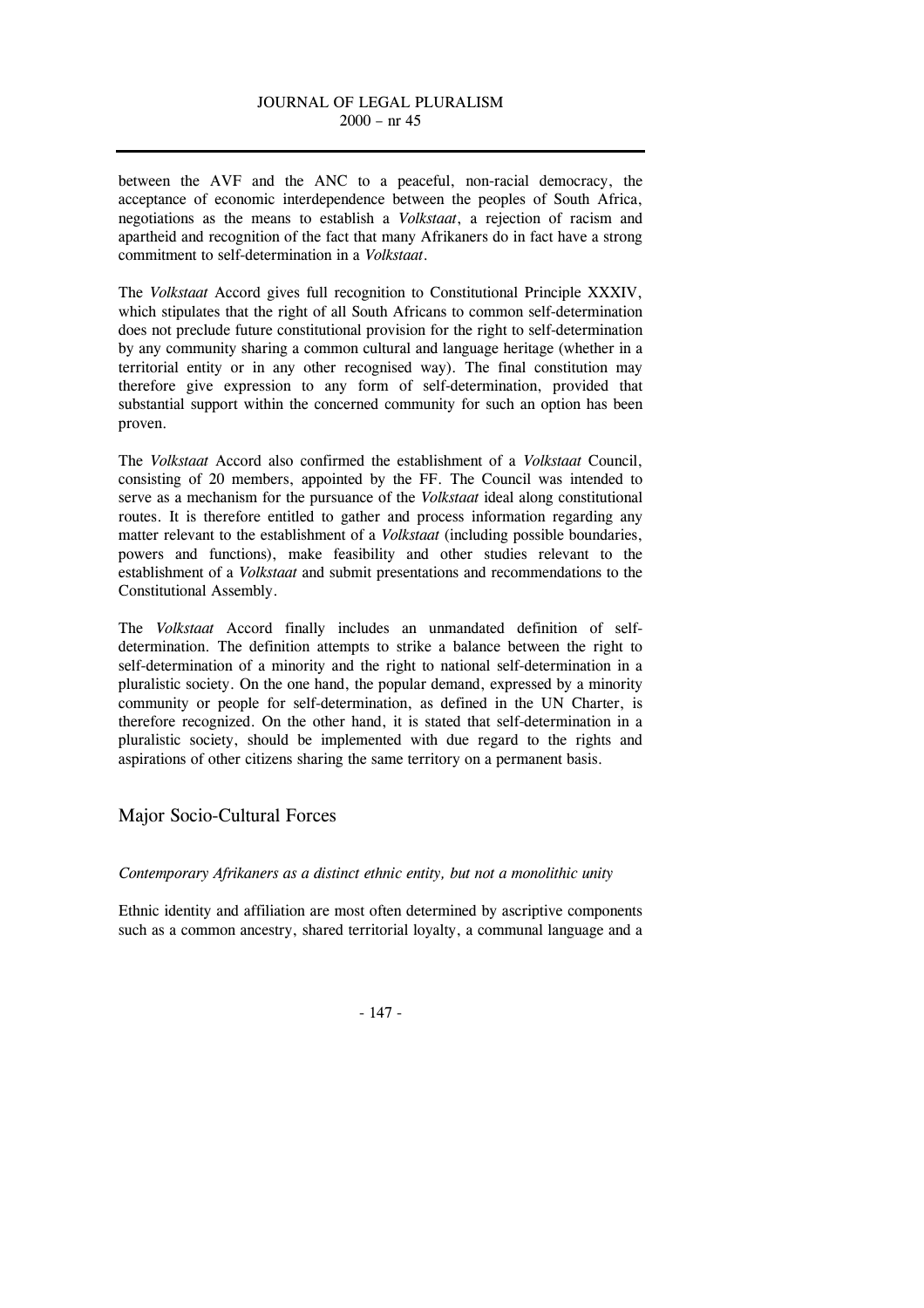shared history<sup>2</sup>. On the basis of these components, it would seem to be a relatively straightforward exercise to define the ideal-type Afrikaner (the word 'Afrikaner' literally means 'African' or 'from Africa' which has given rise to the notion of the so-called 'White tribe of Africa') as someone who is a descendant of 17th & 18th century Dutch, French and/or German settlers, who speaks the Afrikaans language, who shares a number of distinct historical and cultural traits and who considers him/herself as an inhabitant of Africa (i.e. who owes his/her loyalty not to Europe but to the African continent). According to Gurr (1993: 3), the key to identifying ethnic groups is not to be found exclusively in terms of particular traits, but also in the presence of a shared perception that the defining traits, whatever they may be, set the group apart. In this regard, Viljoen (1996: 5) emphasises the existence of a unique Afrikaner ethnic identity when he refers to the Afrikaner's, "strongly developed sense of togetherness because of history and heritage". The essence of Afrikaner ethnic identity cannot be fully understood and analysed without a cursory reference to the term *volk*.

Generally speaking, the term *volk* is often translated into English as 'ethnic group', 'people' or 'nation'. However, within the context of defining the Afrikaner's ethnic identity, this term additionally conveys both a sense of ethnic exclusivity and organic unity, elements absent in what O'Meara (1996: xxi) refers to as, "these paler English terms". Central to this concept is the notion that the individual Afrikaner's identity, interests and existence is subordinate to a larger organic whole (the *volk*). In terms of this concept, individuals can realise their 'true' selves and social potential only against the broader background of identification with, and service to, the larger entity or *volk* (O'Meara 1996: 41; Alden 1996: 14). In the case of the Afrikaners, the question of the *volk's* boundaries has for long been influenced, and to a large extent clouded, by exclusive ascription in the form of the intertwined issues of race and ethnocentrism.3 Ethnocentrism was clearly visible among early Afrikaner nationalists when they came to power in 1948, being particularly reflected in the

÷,

- 148 -

<sup>&</sup>lt;sup>2</sup> Ascription is, according to Horowitz (1985: 52), quite inseparable from the concept of ethnicity and, as a matter of fact, "ethnic membership is typically not chosen but given" (Horowitz 1985: 56). It should therefore be expected that any definition of an Afrikaner would include several elements of ascription, i.e. represented by linguistic, historical and/or cultural prerequisites.

Ethnocentrism occurs when the above-mentioned common denominators or ascriptive elements of ethnic identity are perceived by a people in what van Rooyen (1994: 36) refers to as a "chauvinistic and emotional" way. In essence the term therefore denotes attitudes supposing the superiority of one's own ethnic or racial group (and, by implication, other groups as different and inferior).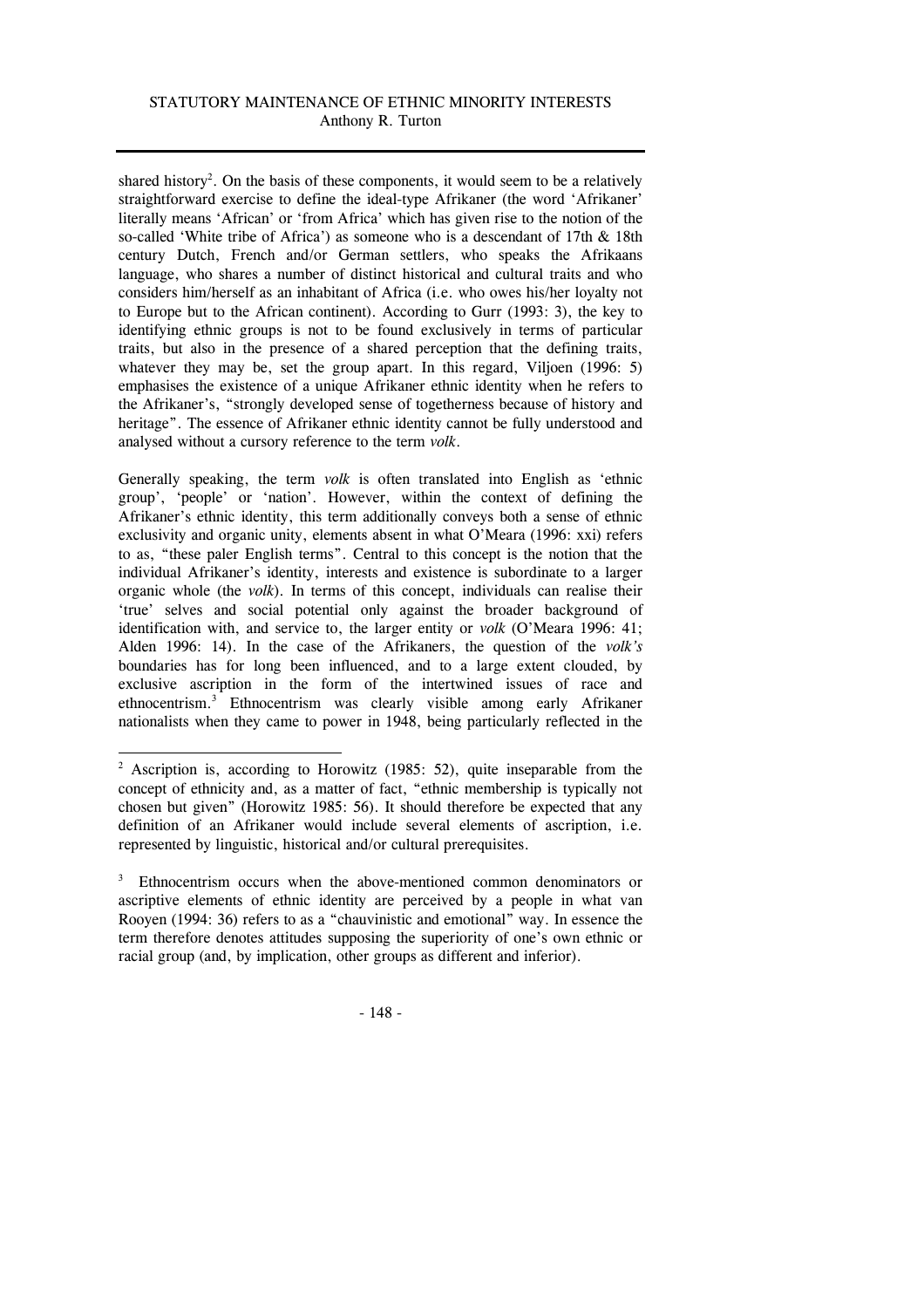notion that Afrikaners were a superior race who had the right to dominate the [inferior] Black inhabitants of South Africa (van Rooyen 1994: 37). These ethnocentric influences were subsequently embodied in various pieces of apartheid legislation, aimed as they were at ensuring continued Afrikaner hegemony over the Black groups in South Africa.

Due to ethnocentric influences, membership of the Afrikaner *volk* has been defined - and statutorily enforced since 1948 - in strict racial terms. Under these conditions, only Whites that fitted the ascriptive norms associated with being an Afrikaner, were allowed membership of the *volk*. This effectively excluded South Africans of mixed race origin (the so-called 'Coloureds' or 'Brown Afrikaners') who, apart from their racial background, shared with their White counterparts, several prominent Afrikaner characteristics such as language, custom and religion. Ironically, 'Brown Afrikaners' are numerically almost as strong as 'White Afrikaners'. These people are currently being wooed by the NP, but the hurt caused by decades of Apartheid, along with the vivid memory of the NP tinkering with the Judiciary in order to remove the franchise that these people used to enjoy, is not easily forgotten. These apparent differences pertaining to membership of the *volk*, which gave rise to the very notion of a so-called Brown Afrikaner in the first place, hint at the existence of a deeper split within White Afrikaner ranks. This split has persistently shaped Afrikaner socio-political dynamics up to the present day, and is often referred to by the Afrikaans term of *tweespalt* (discord within the *volk)*.

Though *volkseenheid* (unity within the ranks of the *volk*) has been the ideal of many an Afrikaner nationalist, most observers of Afrikaner history would agree that for the largest part of the Afrikaner people's existence, this would seem to remain an unattainable goal. As a matter of fact, as O'Meara (1996: 84) illustrates, Afrikaners have virtually always been divided, with clashes occurring not necessarily about bottom-line issues (e.g. the promotion of Afrikaner interests), but about the preferred tactics, policies and statutory options with which best to promote Afrikaner interests<sup>4</sup>.

÷,

- 149 -

Such discord and internal divisions are characteristic of many ethnic groups, and is certainly not unique to Afrikaners. According to Esman,

the beginning of wisdom for observers and analysts of ethnic conflict is to recognise that ethnic communities are seldom monolithic actors ... [B]ottom-line issues may unite all factions ...[but] ... beyond these areas of consensus, organised factions within ethnic communities may clash over goals as well as tactics. (Esman 1994: 225)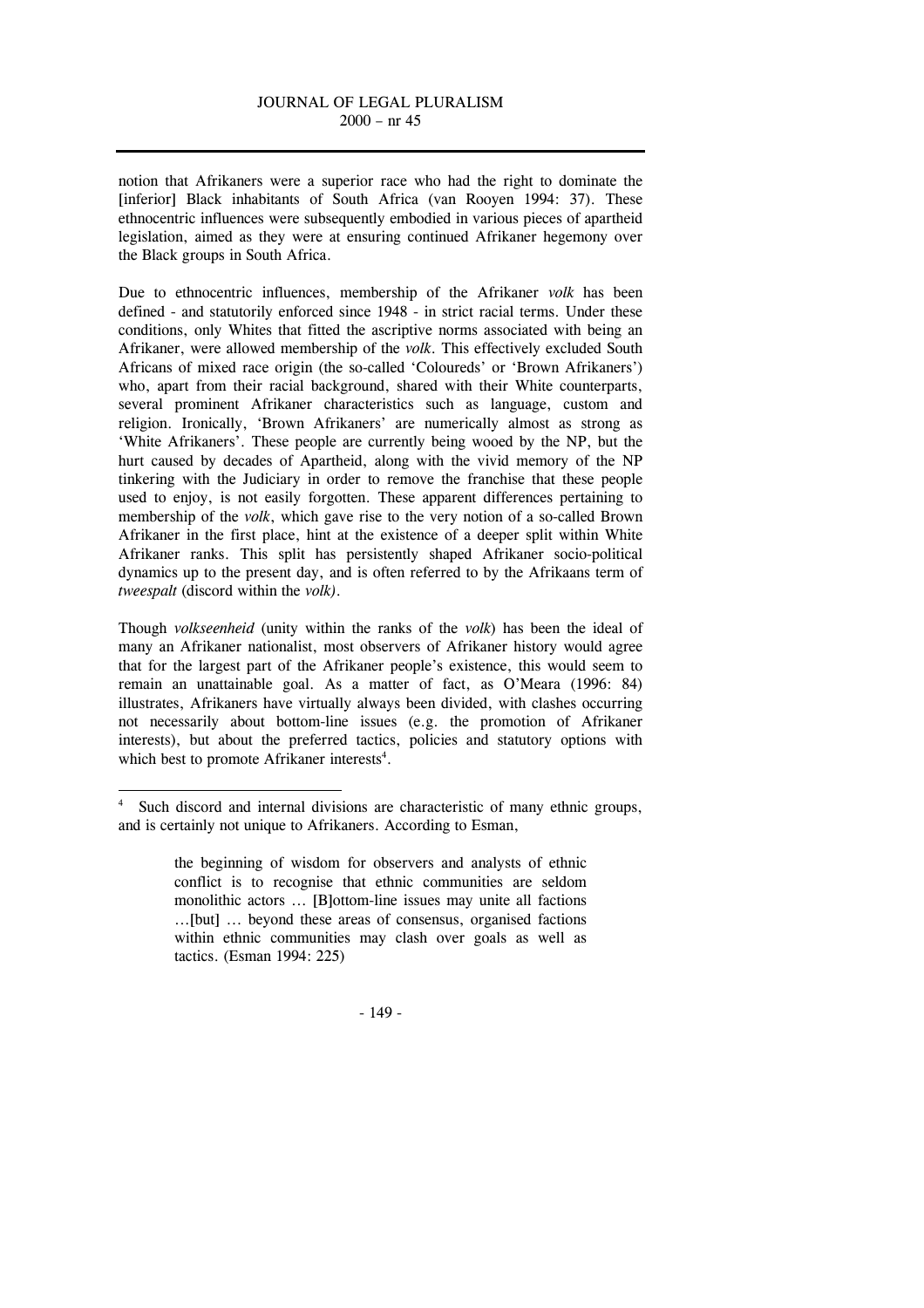These clashes between Afrikaners have given rise to an ongoing and sometimes intense *broedertwis* (quarrel between brothers) within the ranks of the *volk*, often referred to as a struggle between the so-called *verligtes* and *verkramptes* (pragmatists/enlightened and conservatives)<sup>5</sup>. Since the inception of Afrikaner nationalism, this *broedertwis* (quarrel between brothers) has revolved around the primary question of who (pragmatists or conservatives) were the legitimate spokespersons for the *volk*, which individuals constituted the *volk* and most importantly, which group's policies/party was best at serving the interests of the *volk*. Thus, though the Afrikaners could be considered a distinct ethnic minority, a definite fracture has developed in the *volk's* sense of unity. In present times, this fracture is reflected in the existence of two major political groupings, both claiming to represent Afrikaner interests. Within this set-up, the NP, led by FW de Klerk's successor Martinus van Schalkwyk, plays the role of the pragmatists. The role of the conservatives is filled by a number of rightwing parties, of which the most prominent is the FF, led by General Constand Viljoen. These two parties differ sharply in terms of the statutory options they favour for the advancement of Afrikaner ethnic interests. In addition, these differences could be related directly to the primordial driving forces of Afrikaner ethnicity and the various parties' diverging opinions on how best to deal with these forces.

The continuance of the primordial driving forces of Afrikaner ethnicity, when evaluated within a historic-chronological context, means that both the *verligte* and the *verkrampte* wings of Afrikaner politics were, for a long time, influenced and shaped by virtually identical driving forces. Although a myriad of such driving forces could probably be identified during the course of an in-depth analysis of Afrikaner ethnic mobilisation, this paper will concentrate on the most primordial, essential and relevant of them all, namely the dimension of fear or, more aptly put, threat perceptions<sup>6</sup>. In this regard, most international observers of ethnic

i<br>L

<sup>6</sup> For more detail of the role of threat perceptions, refer to subsequent work that the author has done on this topic (Turton, 1998a).

- 150 -

<sup>&</sup>lt;sup>5</sup> As Horowitz (1985: 53-54) indicates, the ascriptive character of ethnic identification is often the one stumbling block which could seriously hamper interethnic compromise in a divided society, due to the fact that those within an ethnic group who might consider some form of compromising settlement, "may be treated with the bitter contempt reserved for brothers who betray a cause". This observation is also reflected in recent Afrikaner history, where democratic reforms initiated by the NP were at some stages seriously threatened by opposition from Afrikaner rightwing parties such as the CP and the AWB, who on more than one occasion accused the reforming NP of being *verraaiers* (traitors) to the *volk*.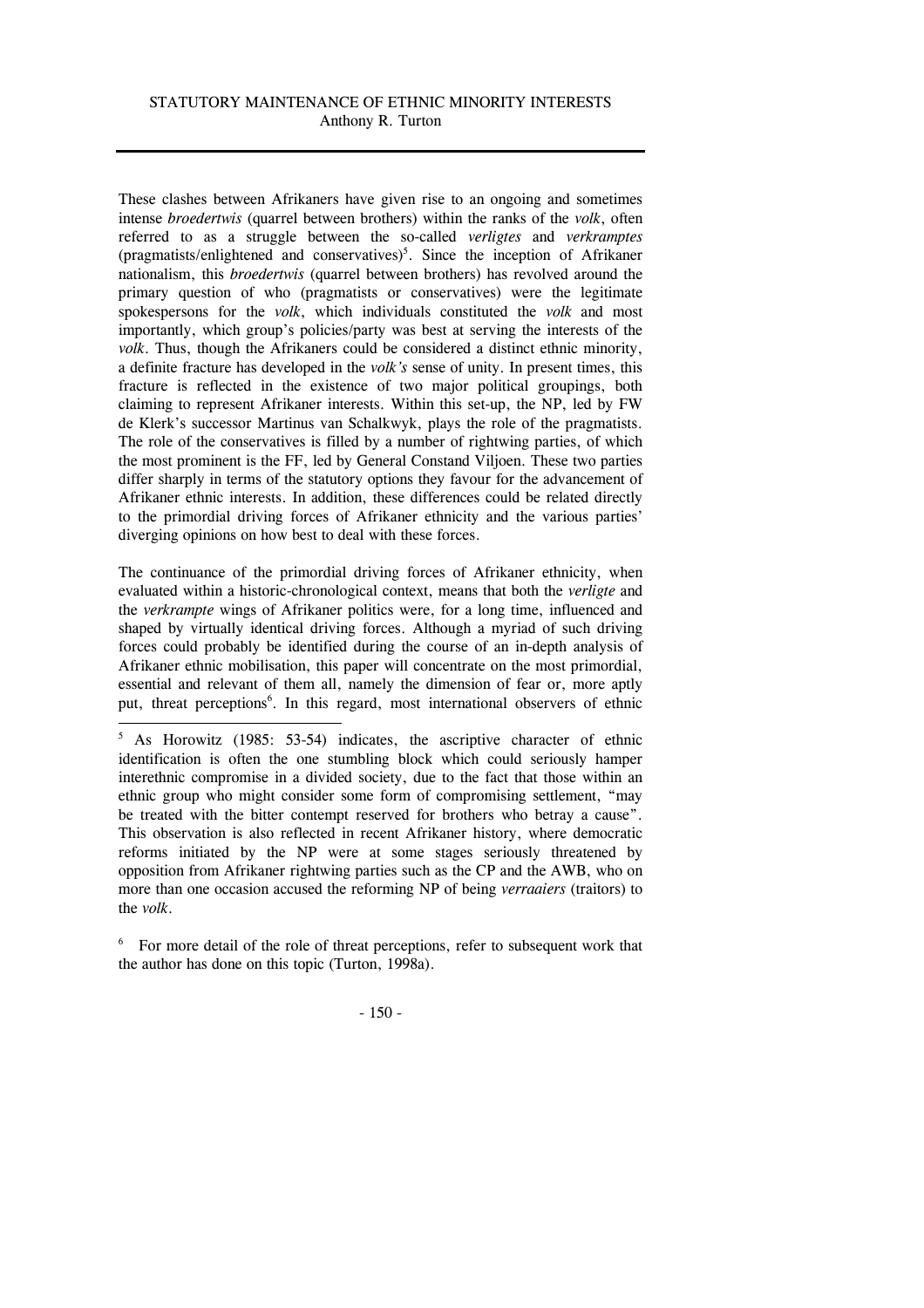movements concur that, based primarily on comparative analysis, a causal relationship would seem to exist between an ethnic group's mobilisation and struggle for power on the one hand and the fear of being dominated, subordinated or swamped to the verge of extinction as an ethnic group on the other (Horowitz 1985: 187; Esman 1994: 244). These perceptions of threat are furthermore linked to, and reflective of, the demographic insecurity of the ethnic group in question (Horowitz 1985: 177). In this respect, Afrikaners are no exception having always been a relatively small demographic minority when measured against the broader South African [Black] population (White Afrikaners number approximately 2,5 million out of a total South African population of about 38 million).

The causal relationship between ethnic mobilisation, demographic insecurity and threat is clearly identifiable in relation to the statutory mechanisms employed by Afrikaners (both before and after apartheid) to ensure their ethnic survival.<sup>7</sup> In order to gain access to such statutory mechanisms, the Afrikaners of 1948 (under the guidance of the NP) foresaw a necessity to obtain control over state power and entrench their ethnic identity with the aid of hegemonic statutory measures. Whereas the NP has progressively loosened itself from the more racist, hegemonic and ethnically-orientated interpretations of these driving forces since the late 1970s, the *verkramptes* (represented by a number of rightwing organisations) still appear to be heavily under the ethnic (albeit not racist) spell these driving forces may cast. In this regard Gen. Constand Viljoen (1996: 6-7) of the FF made the remark that,

> [T]he Afrikaner people find themselves in 1996 in a position of a minority, subjected to a majority, which is clearly willing to enforce its majority position, without any reference to a legitimate form of group rights that would ease the apprehensions of the minority group, who sees itself as a distinct formation in its own right ... and who feels strongly about measures to retain its identity.

i<br>L

- 151 -

 $7$  The root origins of Afrikaner anxieties are entrenched in more than 300 years of Afrikaner history and the Afrikaner psyche, among others characterised by ongoing, often violent conflict with the Black population (the so-called *Swart gevaar* - Black danger), anti-colonial wars against the British and the active Anglicisation policies of successive British rulers (the so-called *Khaki gevaar* – British danger), fear of Communist expansion (the so-called *Rooi gevaar –* Red danger) and, during the latter years of NP rule, the so-called Total Onslaught against South Africa. During the 1980s the NP, under the leadership of PW Botha, purposefully exploited the 'Total Onslaught' to "generate a war psychosis and consolidate support for the regime" (O'Meara, 1996: 266).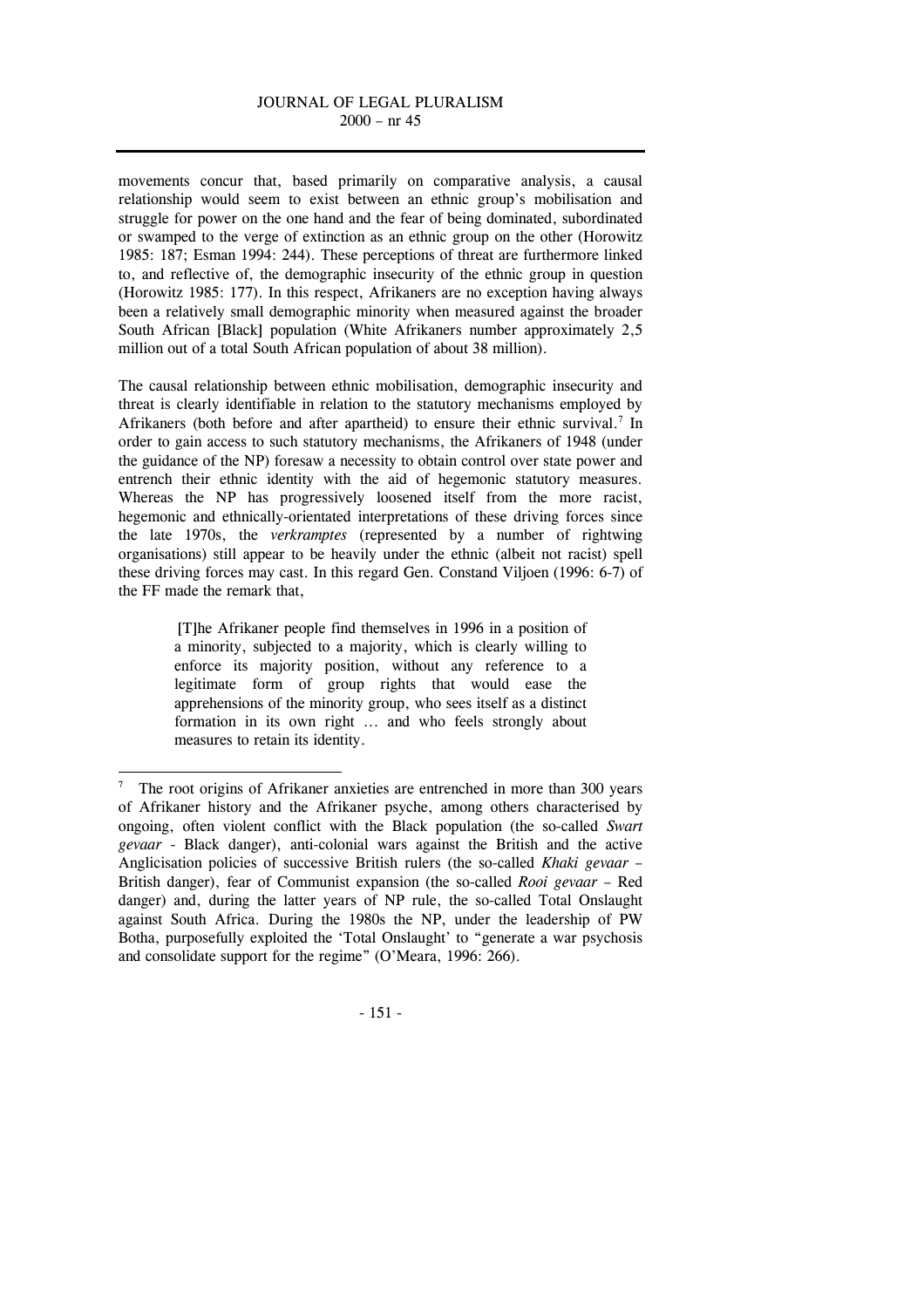In addition, the FF is of the opinion that the former apartheid laws (though presently repudiated by this party) had once produced a 'sense of security' within the Afrikaner *volk.* The absence of this legislation has furthermore left the Afrikaner disempowered and in need of some special measures to ensure their survival (Viljoen 1996: 8). Gen. Viljoen's insistence on the need for measures to retain the Afrikaner's minority identity is significant, in that it emphasises the fact that Afrikaner's seem to have grown accustomed to the use of some form of assurance, as the primary method with which to ensure their continued survival in a plural society. Such assurances against *volksvreemde* threats have been historically pursued within the Afrikaner community mainly via statutory instruments<sup>8</sup>.

# *Afrikaners' use of statutory instruments as the primary means for ensuring their ethnic survival*

According to Horowitz (1985: 190), times of transition (such as that experienced by Afrikaners in 1948 and again in 1994) are often times of ethnic tension and apprehensions. Thus, in spite of democratisation - or perhaps because of it - Afrikaner apprehensions and threat perceptions that were present in 1948 are again coming to the fore. Very often, one of the earliest warning signs of this impending ethnic tension is an escalating language struggle<sup>9</sup>. This emphasis on the

÷,

<sup>9</sup> The protection and advancement of the Afrikaans language has been identified as perhaps the most important *raison d'être* for the NP's existence and activities during the early decades of this century (O'Meara 1996: 125). The language issue has recently come to the fore again, this time over the status that Afrikaans used to have within the electronic media. Afrikaans programming has currently been downgraded to a short transmission time daily, on a channel that is shared with other indigenous languages that are considered, by many Afrikaners, to be of lesser importance, in the overall linguistic fabric of South Africa. This is a far cry from the previous unassailable hegemonic position that Afrikaans held within the electronic media. This is being viewed by some as hard evidence of a conspiracy to destroy the *volk*.

- 152 -

<sup>8</sup> In terms of the *volk* notion, issues, territory, ideas, customs, language, symbols etc., central to the Afrikaner's existence are considered as *volkseie* (the essence/own of the *volk*) or *volkseiendom* (property of the *volk*). These essentials should be protected against hostile threats bent on the *volk's* destruction. In addition, everything outside of the *volk*, or whatever elements that posed a threat to the ethnically defined interests of the *volk*, was to be considered as *volksvreemd* (foreign to the *volk*), and should subsequently be resisted at all costs.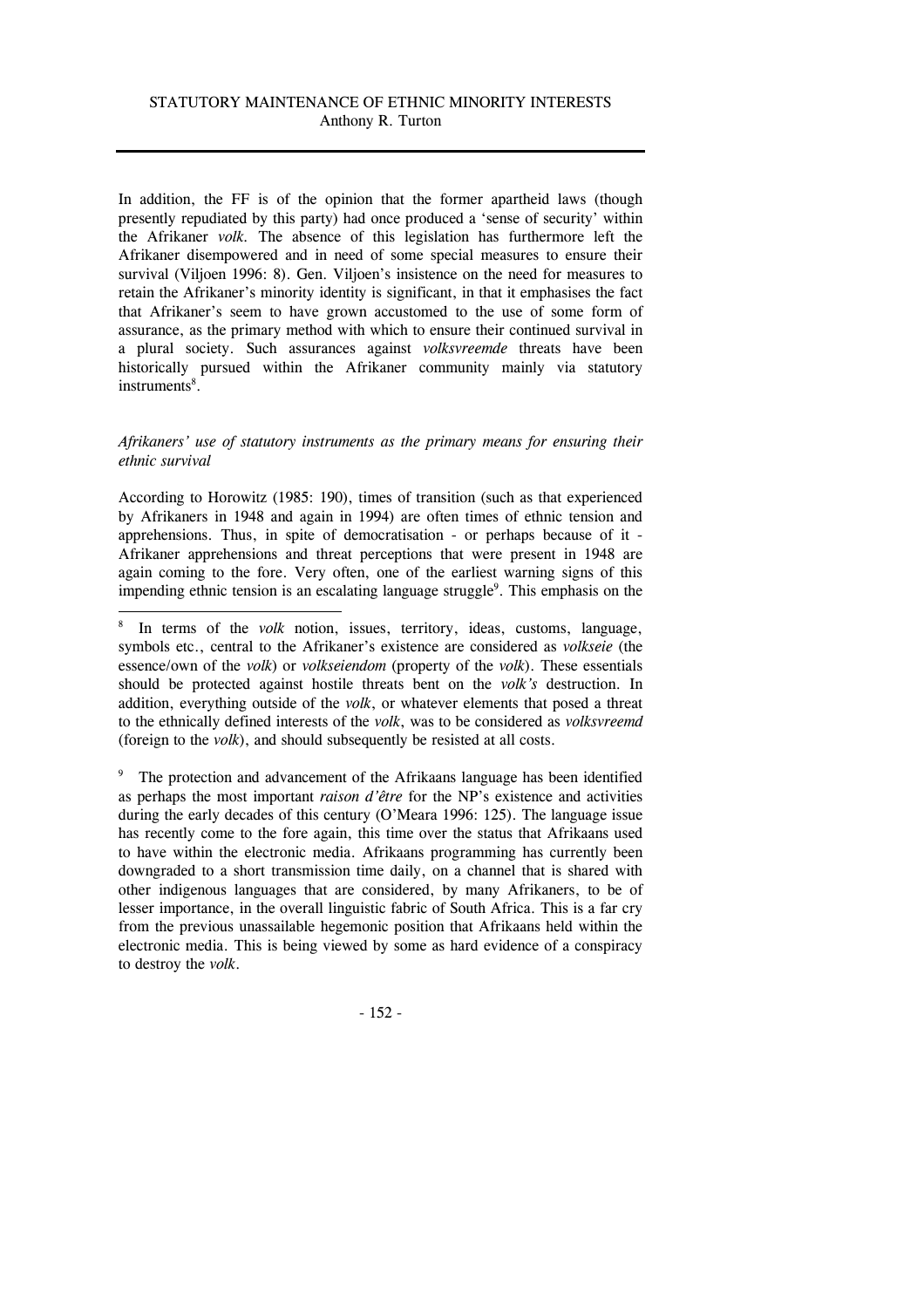role of language within the context of ethnic mobilisation, may be ascribed to the fact that the use of a language in everyday life, is very often perceived as being reflective of the status and respect accorded to the community it represents. Subsequently, in an ethnically divided society, the relative status of languages can either symbolise ethnic equality, respect and accommodation, or it may become a symbol of controversy, domination and subordination (Esman 1994: 219). When viewed from this perspective, the linguistic struggle of an ethnic minority may therefore actually suggest the possible onset of a more comprehensive struggle for collective ethnic recognition. This happens wherever an ethnic minority believes that not only its language, but in fact its overall status, is being denigrated and threatened by those in authority. Under such circumstances, which are certainly descriptive of the position of most Afrikaners before the NP's take-over in 1948, and increasingly so of many post-apartheid rightwing Afrikaners, the threatened ethnic minority might become restless due to the fact that "the state is not symbolically aligned with those who feel threatened" (Horowitz 1985: 219). Consequently, as was the case with Afrikaners in 1948 - as well as contemporary far-right extremist Afrikaner organisations - control of the state, and particularly its legislative agencies, very often becomes one of the 'main prizes' of ethnic mobilisation (Horowitz 1985: 5 & 187; Alden 1996: 14; Esman 1994: 216)<sup>10</sup>.

According to international tendencies, most ethnic movements operating on the basis of a threat perception, tend to produce an ideology, the twin purpose of which is to facilitate mobilisation of the ethnic polity, and to define its collective identity (Esman 1994: 245; Horowitz 1985: 201). Accordingly, the Afrikaners of 1948 also invented an ideology - Apartheid - which was supposed to act as a panacea to allay their collective ethnic fears, and which was embodied in an array of apartheid legislation<sup>11</sup>. Thus, when the NP assumed power in 1948, it was determined to shape South African society, *via* statutory measures, in the image of its doctrine of White supremacy, racial domination, ethnic segregation and

÷,

- 153 -

<sup>&</sup>lt;sup>10</sup> In tandem to this opinion, O'Meara (1996: 52) postulates that for the Afrikaners after 1948, politics was not so much about position, power or even programs, but that the central issue at stake revolved around the basic question of the survival of the Afrikaans language and *volk*. O'Meara (1996: 136) also quotes Dr H.F Verwoerd (NP leader 1958-1966) in this regard, who as early as 1939 stated that the most effective instrument with which to 'rescue' Afrikaners was that of state power.

<sup>&</sup>lt;sup>11</sup> The NP in 1948 was no exception to this rule. Alden (1996: 15) states in this regard that, "... [the NP] wasted little time in turning the hard-fought victory into legislative action ... [pushing] through what were to become the pillars of apartheid".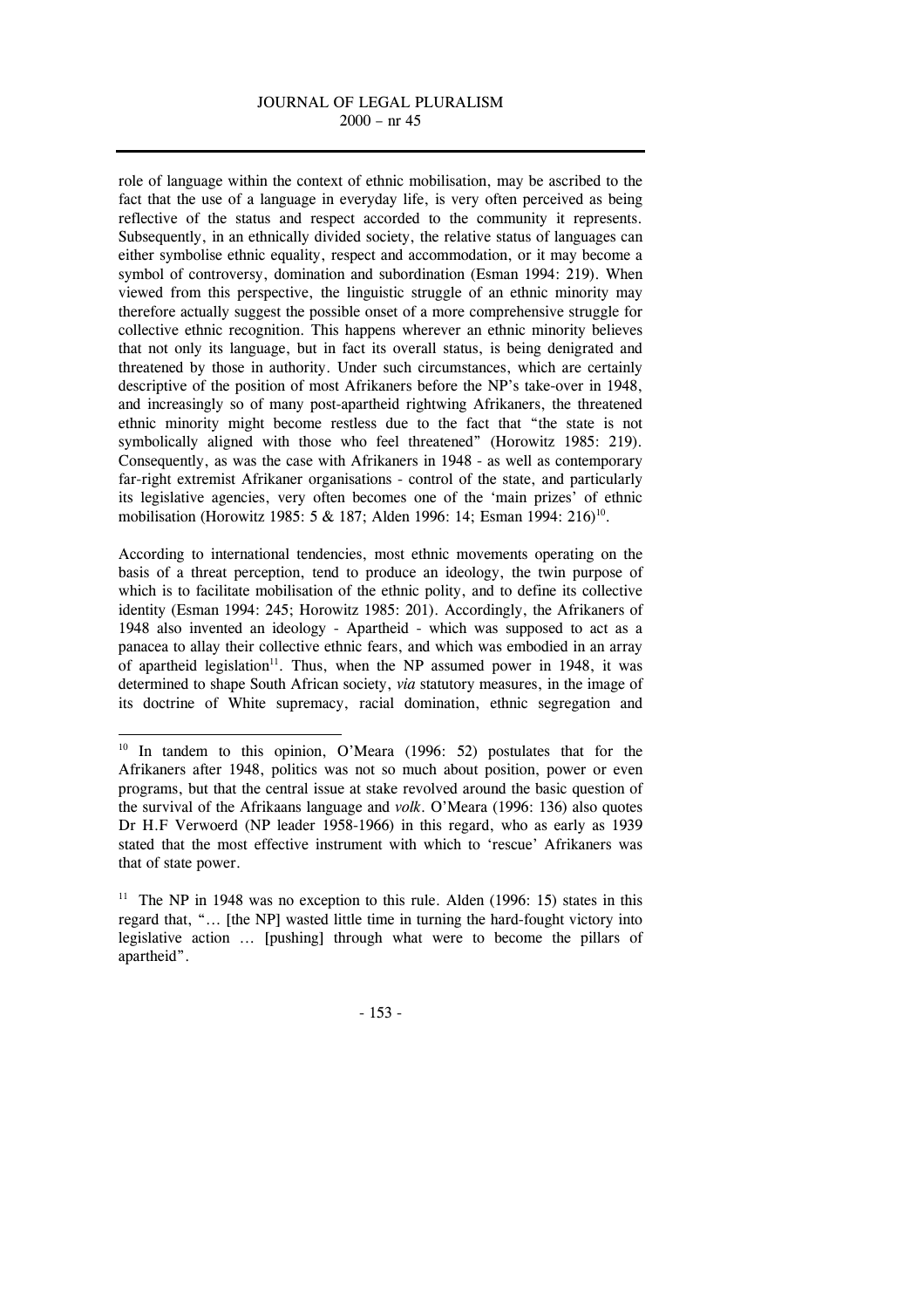Afrikaner hegemony. Subsequently, this party applied its command over state power to implement policies of Exclusion, Subordination and Preference *vis-à-vis* the majority of South Africa's Black population<sup>12</sup>. More specifically, the NP introduced statutory instruments aimed at empowering Afrikaners socially and economically, allaying Afrikaner threat perceptions and ensuring physical safety and legally defining the Afrikaner's separate ethnic identity and regulating interethnic interaction. In short these measures were aimed at creating Afrikaner hegemony in South Africa.

The measures aimed to empower Afrikaners socially and economically. According to Esman (1994: 227, 229), economic values may be vital to mobilised and competing ethnic communities. These include access to higher education, employment opportunities and control of economic assets such as land and capital. When an ethnic group gains control of the state, important economic assets are therefore soon transferred to members of that community. After 1948 the NP was no exception to this rule. Various pieces of Apartheid legislation introduced by the NP during the early part of its reign, were aimed at securing the Afrikaner's economic position<sup>13</sup> *vis-à-vis*, and at the cost of, other (Black) ethnic groups (e.g. the Industrial Conciliation Act of 1956 which reserved certain types of work for persons of certain racial groups - see van Rooyen 1994: 34 and Posen 1991:  $8^{14}$ .

i<br>L

<sup>14</sup> However, it is ironic to note that the NP's policies aimed at the socioeconomic upliftment of Blacks through increased spending on education, housing and welfare services during the 1970s and 1980s, largely eroded the remaining socio-economic privileges associated with being White in South Africa. Whites at the lower end of the economic scale were affected the most severely, leading to a rise in support for rightwing parties among these classes because of a belief that reactive rightwing policies, if implemented, would ensure a return to Afrikaner privileges (van Rooyen 1994: 34).

- 154 -

<sup>&</sup>lt;sup>12</sup> Policies of preference refer to statutory measures aimed at benefiting only one ethnic community - e.g. employment opportunities, education and contracts (Horowitz 1985: 197; Esman 1994: 221 –2).

 $13$  One example of this is the way that legislation began favoring white farmers regarding water allocation. Conley (1997:23) notes that "most water schemes were built to support South Africa's economically and politically influential entrepreneurial sector … while the underdeveloped [Black] sector, which was largely rural, grew immensely but had fewer services". This is a process known as 'resource capture' by which a strong group increases its power. Refer to Turton (1998b) for more details.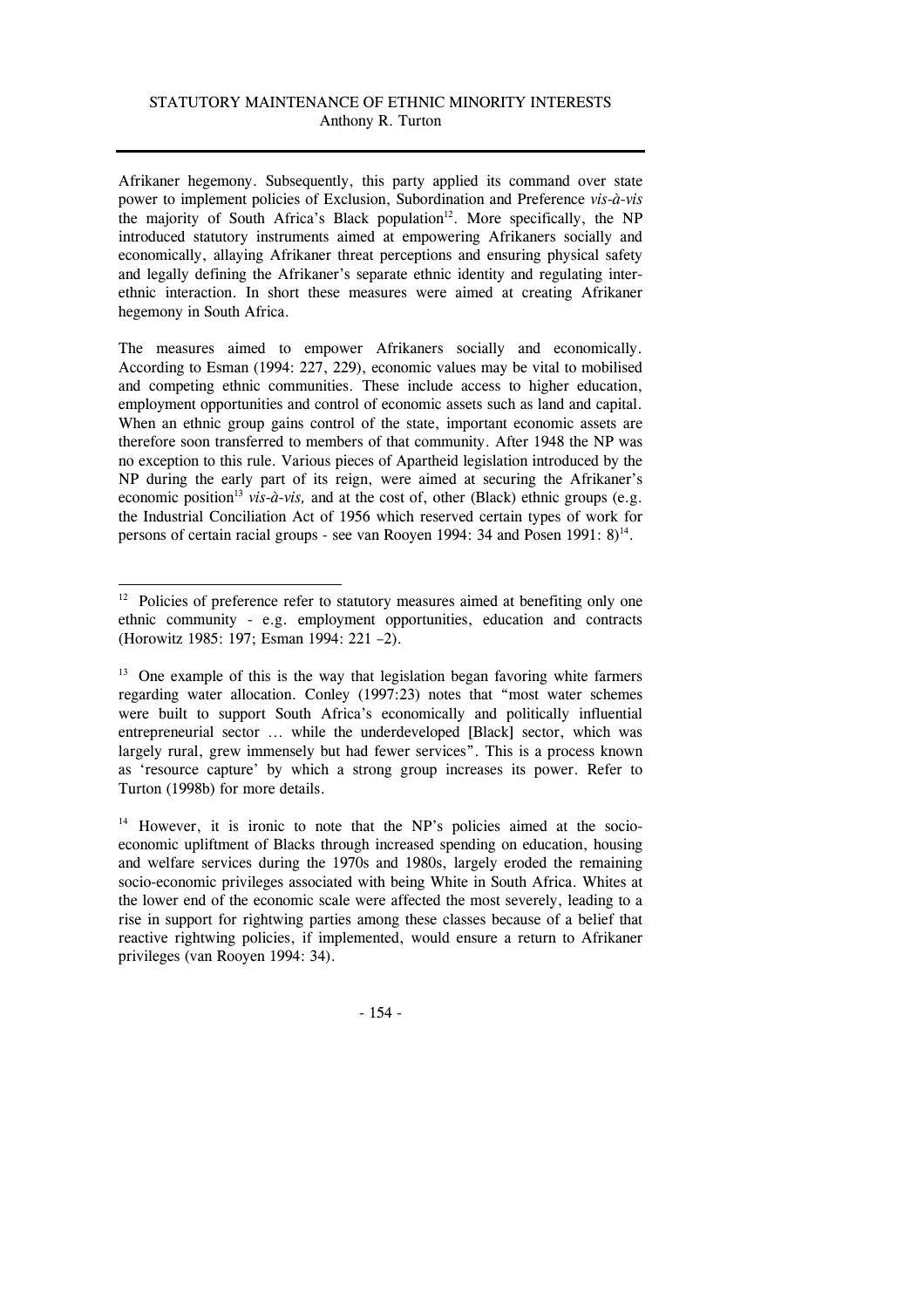The measures also aimed to allay Afrikaner fears, apprehensions and threat perceptions to ensure physical ethnic survival. Early resistance to apartheid legislation was reacted to by the NP with legislation such as the Suppression of Communism Act of 1950 and the Public Safety Act of 1953 (Schrire 1994: 300- 1). These were followed up through the years by even more repressive and draconian security legislation, including States of Emergency during the late 1980s, all aimed at dealing with, and suppressing, the ever growing Black resistance to Afrikaner hegemony.

A further aim was to legally define the Afrikaner's separate ethnic identity, subordinate other ethnic groups and regulate all forms of inter-ethnic and interracial interaction. In support of this goal, the principal provisions of the apartheid legislation of the 1950s (later to be known as 'Petty' Apartheid) made provision that all South Africans were to be assigned to a racial and/or ethnic category (Population Registration Act of 1950). Any form of interracial marriage or sexual liaison between races was proscribed and criminalised by means of the Prohibition of Mixed Marriages Act of 1949 and the Immorality Amendment Act of 1950. Racial segregation in public facilities and amenities was strictly enforced via the Reservation of Separate Amenities Act of 1953. Separate residential areas for each racial category were established and legal provision was made for forced removals and resettlement by means of the Group Areas Act of 1950. Pass laws and influx control measures were strengthened, requiring all Blacks outside reservations to carry passes or reference books, the objective being to limit Blacks in the urban areas to those whose labour was needed by the White South African economy in terms of the Natives (Abolition of Passes and Co-ordination of Documents) Act of 1952 (Esman 1994: 83; O'Meara 1996: 69; Alden 1996: 15 and van Vuuren 1988: 111.)

A geographical dimension was also added. As if to confirm the Afrikaners' position of hegemony, the above-mentioned 'Petty' Apartheid legislation was augmented in the late 1950s by a policy of so-called Separate Development. This was, in the NP jargon of the time, supposed to enable each (ethnically defined) community in South Africa to manage its own affairs and to develop its own social and political institutions according to the dictates of its distinctive (ethnic) culture (Esman 1994: 84). This policy, which later also became known as the socalled 'Homeland' Policy or 'Grand' Apartheid, added a distinct ethno-geographic dimension to the already existing racially based Petty Apartheid legislation (van Rooyen 1994:  $16$ <sup>15</sup>

÷,

- 155 -

<sup>&</sup>lt;sup>15</sup> According to O'Meara (1996: 73) the policy of Separate Development rested on the "convenient proposition" that there was no Black majority in South Africa and, in fact, that the Black population were not even South Africans, but rather belonged to a number of ethnic minority groups. The Homeland policy's basic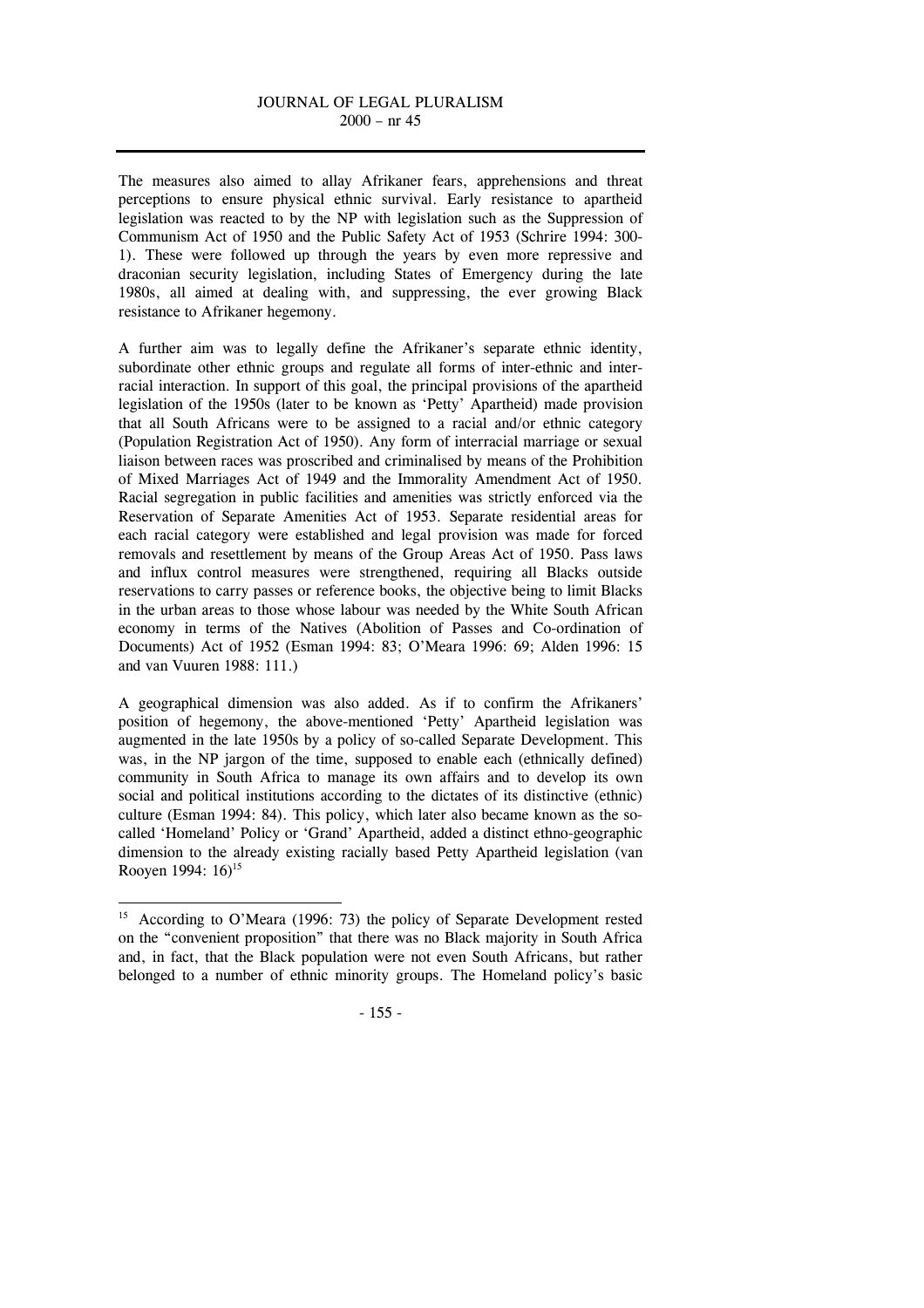At one stage there was a futile and superficial attempt at power sharing. By the late 1970s, it was already becoming clear that the Homelands Policy was fast becoming an immense and unmanageable bureaucratic, administrative and financial nightmare for the NP government. In addition, practical factors such as continued Black urbanisation into South Africa's 'White' areas was continuously undermining the policy's effective implementation. The rise of both domestic and international opposition to apartheid in general, was putting increasing pressure on the NP government to abandon this policy (van Rooyen 1994: 23). Under these circumstances, NP leader PW Botha came to the conclusion that apartheid was a recipe for 'permanent conflict' (Davenport 1989: 438). Botha thus initiated a reform process which saw the implementation of a power-sharing arrangement between the White, Coloured and Indian sections of the South African community (i.e. the inclusion of Coloureds and Asians into the former 'Whites only' parliament, albeit in separate chambers). These reform measures notwithstanding, the NP was at that stage clearly not willing to abandon the Afrikaner's position of ethnic hegemony.16 The period following 1983 (adoption of the Tricameral Constitution) was subsequently followed by continued unrest, violence, school boycotts, strikes, mass stay-aways, consumer boycotts and sabotage (van Rooyen 1994: 124). This forced the NP in 1985 to repeal statutory apartheid mechanisms such as the Mixed Marriages, Prohibition of Political Interference and Immorality Acts. These efforts were insufficient, in that they were considered to be 'windowdressing' that did not confront the core-grievance of most South African Blacks the homeland system - which denied the majority of urban Blacks South African citizenship and political rights.17

<sup>16</sup> According to van Rooyen (1994: 23) and O'Meara (1996: 275, 322), the NP was merely attempting to maintain its grip on power through selective power sharing with groups who [numerically] posed no threat to Afrikaner interests. This observation is attested to by the fact that NP reforms made no provision for the Black majority who, under the re-affirmed doctrine of Separate Development, were still expected to fulfil their political aspirations in their respective ethnic homelands (Esman 1994: 86).

<sup>17</sup> O'Meara states in this regard that,

\_\_\_\_\_\_\_\_\_\_\_\_\_\_\_\_\_\_\_\_\_\_\_\_\_

- 156 -

aim was therefore to turn Whites into a hegemonic majority in South Africa by rigidly partitioning the various [Black] ethnic groups present in South Africa into specific geographic areas (i.e. making all Blacks citizens of 'independent' homelands, where they could exercise their political rights and aspirations without endangering White Afrikaner hegemony in the rest of the country) (van Rooyen 1994: 17, 66; Davenport 1989: 390; Esman 1994: 84).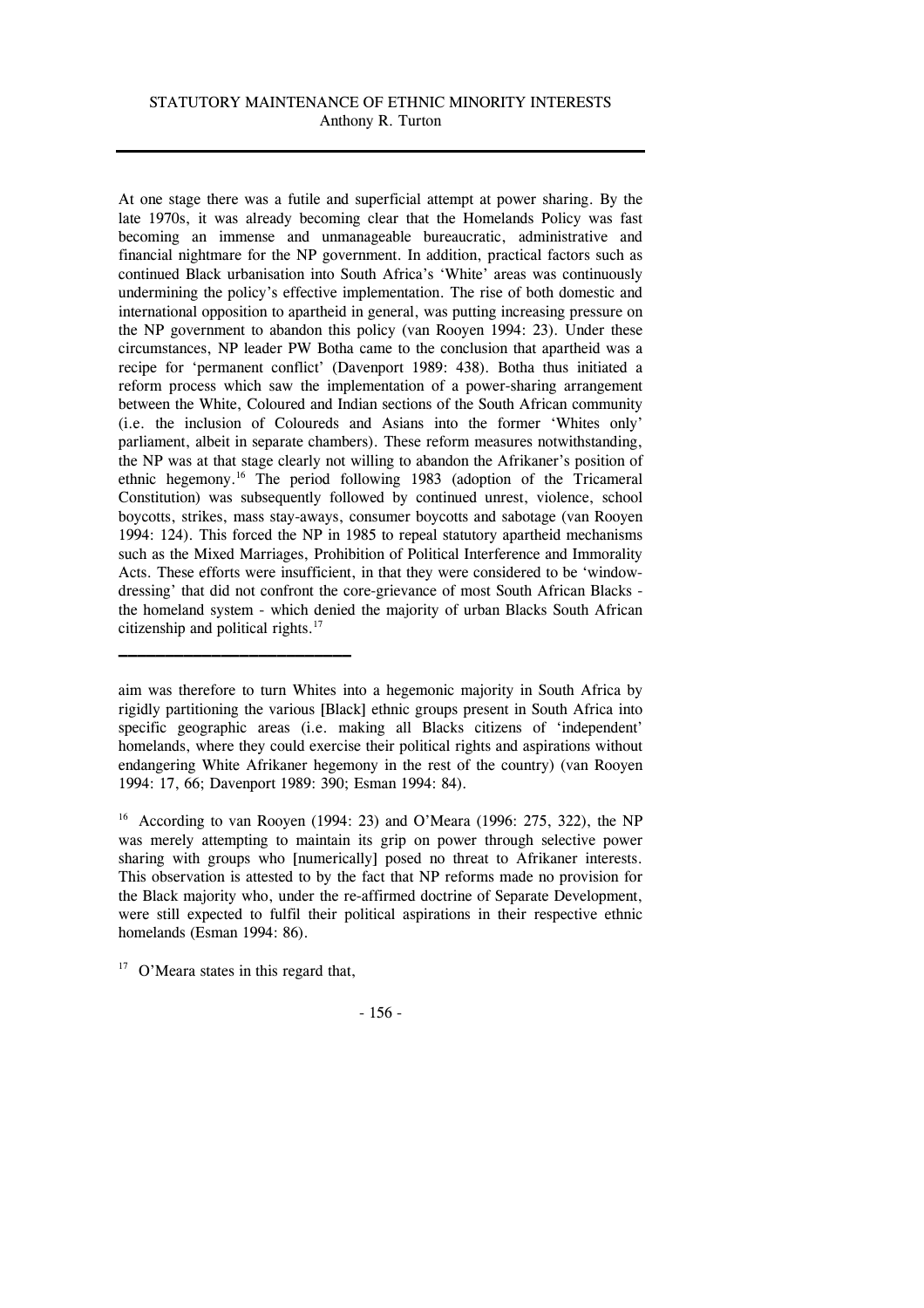Eventually the process entailed genuine democratic reform and the loss of political power. The growing risk that the NP government might not survive another rightwing electoral onslaught due to its reform initiatives, coupled to the combined effects of an economic recession, the growing fear of wide-spread violent Black resistance and international sanctions, led to a reluctant conclusion within the NP by the late 1980s that the security, economic and moral costs of maintaining apartheid (in whatever humanized or modernized form) were no longer sustainable (van Rooyen 1994: 138; Esman 1994: 105). In view of this the NP opted for an accelerated pace of reform, which included the release of political prisoners in October 1989. The release of Nelson Mandela early in 1990, the formal unbanning of Black liberation organizations and the lifting of the state of emergency followed these reforms. In 1991 the NP also repealed the so-called pillars of apartheid - the Group Areas Act, the Population Registration Act and the Land Acts of 1913 and 1936 (Esman 1994: 106). In December 1991, the NP initiated formal multi-party negotiations with the ANC, other liberation movements and political parties (CODESA), which ultimately led to the adoption of a democratic interim constitution in 1993 and a democratic general election in 1994.

The unfolding of political processes in South Africa since the NP's historic 1948 electoral victory has left the Afrikaner with progressively less political power. This culminated in 1994, with a negotiated democratic settlement, that saw the Afrikaners voluntarily handing over their control of state power, to a democratically elected Black majority government. This voluntary surrender of power was historically unprecedented, so no known model could be followed. As such there were no guarantees as to how things would ultimately turn out. This state of affairs created several uncertainties among many Afrikaners (particularly within the rightwing), due to the fact that all of the statutory entrenchment's which safeguarded their ethnic interests and privileges during the apartheid era, had either fallen completely away, or were being eroded by democratic transformation. This also hints at the deep belief that Afrikaners have in the statutory process – a theme that is consistent throughout this paper. New threats to the Afrikaners' ethnic identity and interests are additionally emerging under the

\_\_\_\_\_\_\_\_\_\_\_\_\_\_\_\_\_\_\_\_\_\_\_\_\_

- 157 -

real Black 'hurt' did not stem from Africans being confined to second-rate segregated park benches. Rather the growing rage of the urban Black youth was provoked by ... the absurd 'differentiation' dogma which held that they were not South Africans but 'nationals' of one or other 'homeland' which few Blacks had ever seen. (O'Meara 1996: 197)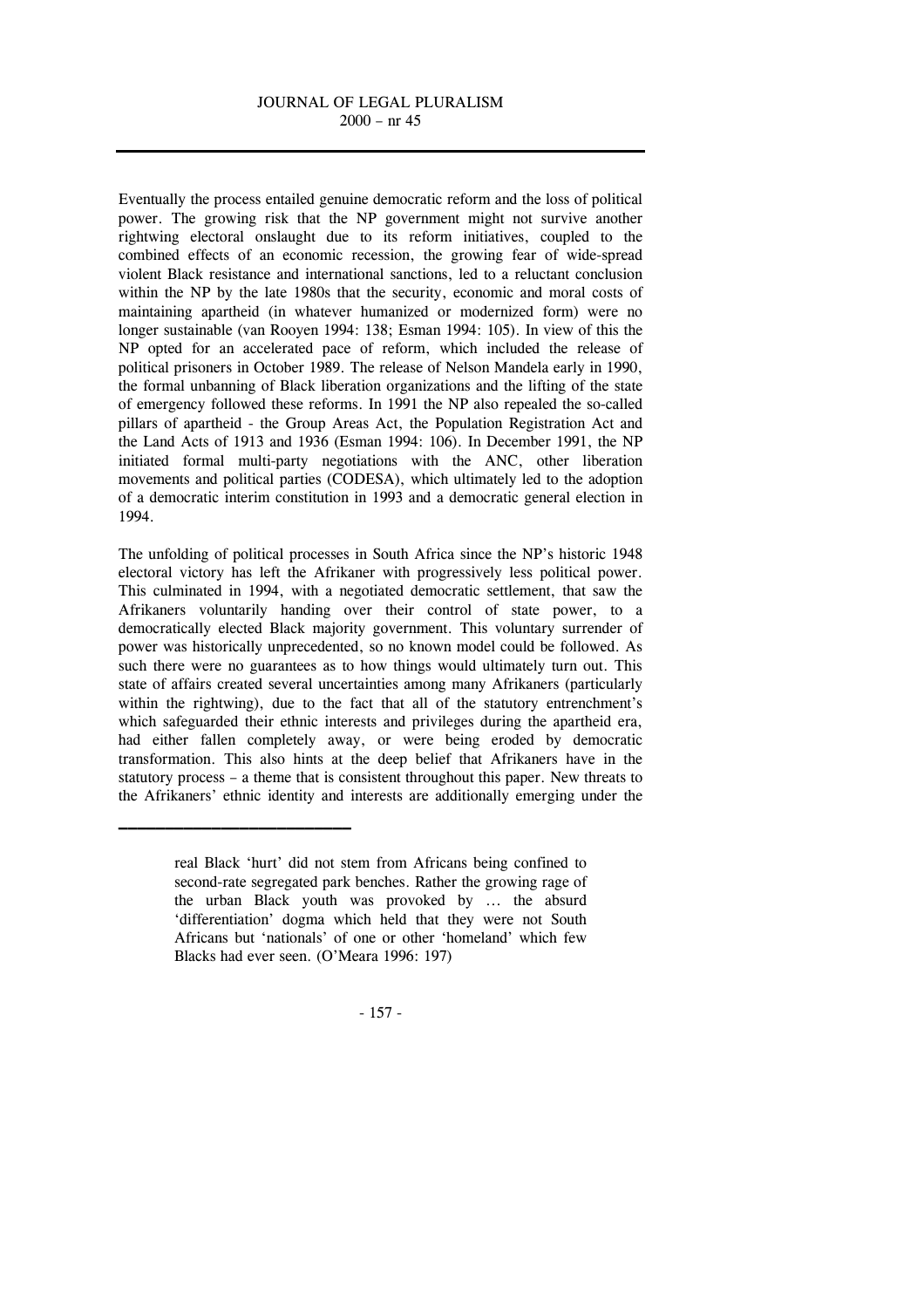new political dispensation in the shape of transformation-related issues such as land redistribution, language policy, the TRC and affirmative action. These are threats against which Afrikaners seem relatively powerless when compared to their previous position of statutory hegemony.

As will be indicated below, and as Afrikaners are experiencing at this moment, hegemony over state power has after all proved not to be the only option available for the maintenance of ethnic interests in a multi-cultural society. According to Horowitz (1985: 197), at least two alternatives (apart from hegemony) are additionally available to such communities in the form of inclusion and autonomy.

#### *Mechanisms based on the principle of statutory inclusion*

The one political alternative available to ethnic communities or parties not supportive of ethnic hegemony is that of inclusion on a non-discriminatory basis in the body politic. According to Esman (1994: 224-5), two alternatives can be distinguished with reference to this option. The first is inclusion on an individual basis of members of a specific ethnic community to participate fully and equally in the institutions of government and society. As will be seen later, the option of inclusion on an individual, non-discriminatory basis is the alternative presently being pursued by the NP. The second alternative is the inclusion of ethnic minorities as collectivities (i.e. the state is viewed not as an aggregation of individuals, but as a federation of coexisting ethnic communities). Arrangements in this regard (collective inclusivity) may include power-sharing measures and veto powers over vital interests of any participating community - such as those attempted by the NP during its reform initiatives of the 1980s and also unsuccessfully during the CODESA negotiations.

After having tried to maintain Afrikaner ethnic hegemony by means of apartheid legislation, Separate Development and superficial power-sharing arrangements, the NP, since the 1994 elections, seem to have abandoned the idea of a hegemonic Afrikaner *volk* defined in terms of exclusivist race and/or ethnic criteria altogether, in favour of Afrikaner interests defined and protected within a broader and all-inclusive South African nation grounded on a democratic constitution. More specifically, the NP (which does not consider itself to be an exclusive Afrikaner party anymore) presently holds the belief that the Afrikaner is part and parcel of a unified South Africa. For the NP, the continued existence and maintenance of Afrikaner ethnic interests (e.g. language, education, land rights etc.,) is to be found in constitutionally guaranteed individual rights, an electoral system based on proportional representation and a system of government based on delegating certain legislative powers to the regions/provinces. Subsequently, the NP is presently attempting to expand its constituency to a membership that will

- 158 -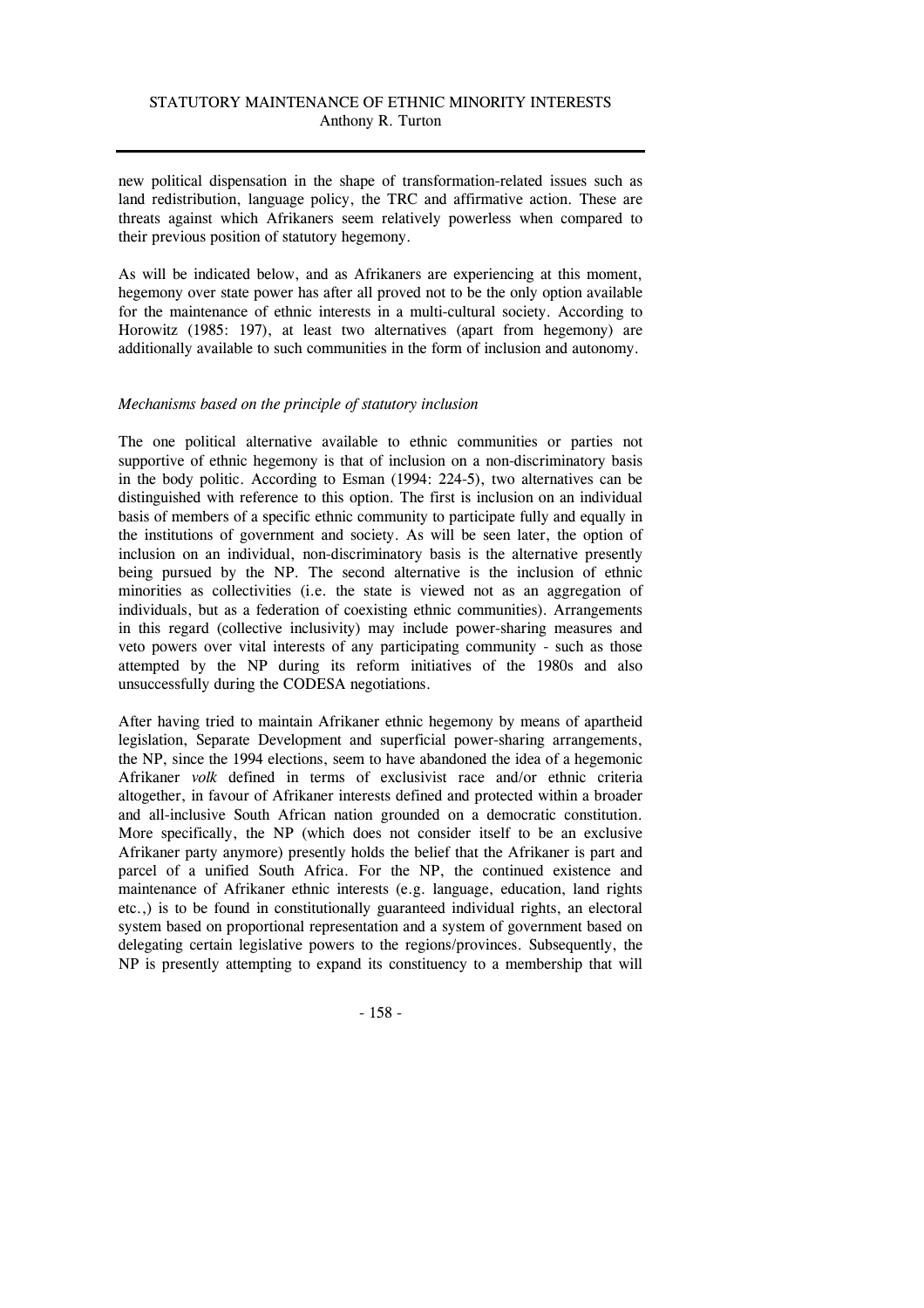include Blacks, Coloureds and Indians. The ultimate aim of this transformation process is for the NP to take the lead in the formation of a new opposition movement that (so it is hoped in NP circles) will be able to oust the ruling ANC government in the 1999 general elections. This process has been dealt a severe blow recently with the ousting of Roelf Meyer – the crown prince of CODESA – due to his increasingly progressive thoughts and influence regarding transformation. The acceptability and effectiveness of statutory inclusion as a means to safeguard ethnic interests in a divided society such as South Africa thus remains to be seen. Even at this stage it is obvious that the inclusive approach of the NP is definitely not acceptable to many ethnic-conscious Afrikaners. These individuals, who are mainly supportive of several Afrikaner rightwing movements such as the FF, are subsequently opting to pursue their ethnic safeguards by means of statutory mechanisms aimed at an as yet undefined form of ethnic autonomy.

#### *Mechanisms based on the principle of statutory autonomy*

Where hegemony is not feasible, ethnic communities can, according to international practice, opt for autonomy. Three further options may be identified in this regard: separation/secession (political independence and hegemony in a new state); territorial autonomy (self-determination for a geographically concentrated ethnic community in a federal relationship that preserves the boundaries of the state and allows for the existence of two identities, regional and national); and cultural autonomy (where an ethnic minority is not geographically concentrated). This last form of autonomy allows for such communities to operate their own institutions - such as schools - in their own language and tradition (Esman 1994: 224).

A combination of the last two options is what the contemporary Afrikaner rightwing presently seem to be aiming for. The vast majority of contemporary rightwing Afrikaners presently support the idea that the Afrikaner could only maintain its identity if it were to remain a separate ethnic entity within a unified South Africa. In contrast to the 1980s and early 1990s, when some elements within the Afrikaner rightwing (notably the CP) struggled to keep the state and state power exclusively in the hands of the Afrikaner, the contemporary rightwing, under the sobering influence of democratisation and represented by Gen. Constand Viljoen's FF, have re-orientated and scaled-down its policies in favour of ethnically-defined cultural and/or geographic self-determination in a socalled *Volkstaat* (Afrikaner fatherland). Most sectors of the Afrikaner rightwing have also made serious efforts to free themselves and the notion of selfdetermination from their (in a South African context) racist and oppressive connotations - hence the emphasis on ethnicity, rather than race in most rightwing

- 159 -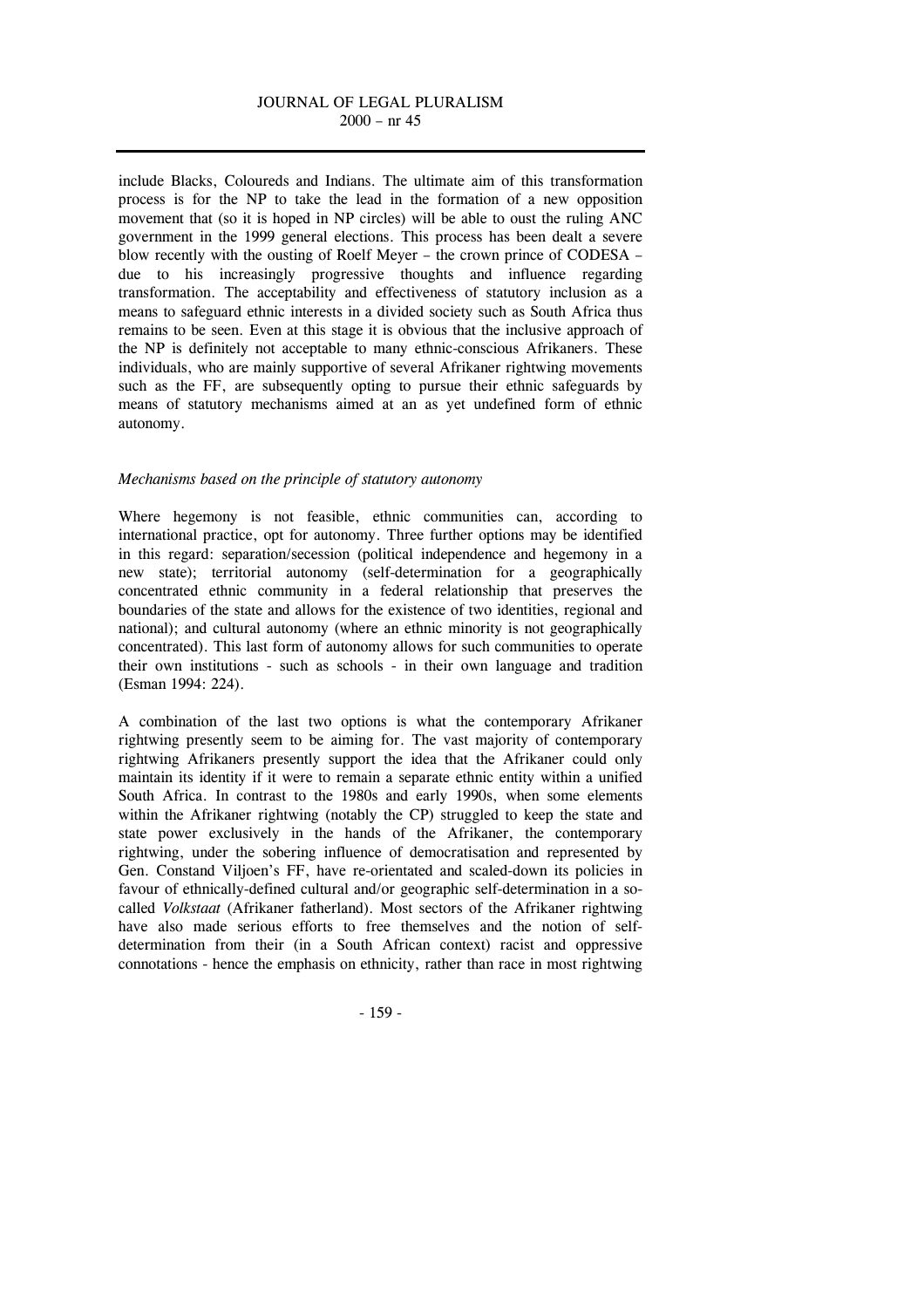rhetori $c^{18}$ .

Due to the fact that there is presently no area in which a claim for geographic Afrikaner self-determination can be based (Afrikaners are dispersed throughout South Africa to such an extent that no specific area of exclusive Afrikaner settlement can be identified without comprehensive and extremely creative gerrymandering), the FF, which claims to represent approximately 37,5% of registered Afrikaner voters, is presently promoting the idea of cultural selfdetermination at local government level within concentrated Afrikaner communities. In this regard, Viljoen (1996: 8) identifies recognition of the following cultural rights as essential for the survival of Afrikaners as a group: language rights; community orientated education in the mother tongue; autonomy in affairs affecting Afrikaner cultural identity and heritage; own organisations and associations; and territorial autonomy with control over own affairs in negotiated areas where majority occupation by Afrikaners could be established through their own initiatives.

For the purposes of furthering these Afrikaner ethnic claims, a statutory council, the so-called *Volkstaat* Council, is conducting ongoing research concerning this topic. The existence and ongoing activities of the *Volkstaat* Council point to the

- 160 -

i<br>L <sup>18</sup> The majority of rightwing Afrikaners (at present represented in Parliament by the FF) would seem to have committed themselves to the idea of an ethnically defined Afrikaner *volk*, albeit a *volk* without the historical ethnocentrist and racist baggage, and committed to the internationally recognised concept of cultural and/or territorial ethnic self-determination. Only a small minority of far-rightwing orientated Afrikaners, represented by organisations such as the AWB and the Boerestaat Party, still cling to the old racially [i.e. White] defined version of the Afrikaner *volk*, and steadfastly attempt to argue for the restoration of the 19th century *Boere Republics* inhabited only by *real* Afrikaners (or *Boere*, as they sometimes refer to themselves in exclusivist terms). This gave rise to the debate concerning 'Boer' (with a capital letter), vs. 'boer' (with a small letter). The other interesting aspect is that regarding symbols. The South Africa flag, which was adopted in 1910, and which was made up of the Union Jack alongside the flags of the previously independent *Boere Republics*, was openly rejected by so called true '*Boere'.* In an apparent reversal of this sentiment, the 'new' flag of the democratic South Africa is rejected by true '*Boere'* who ironically now claim the old 1910 flag as one of their symbols, often brandished in public during major sporting events. The only other viable rightwing party, though having lost most of its support to the FF, is the CP. While it is presently committed to the notion of a *Volkstaat*, the CP still perceive this concept as based on the 19th century nationstate to which only White Afrikaners will have access.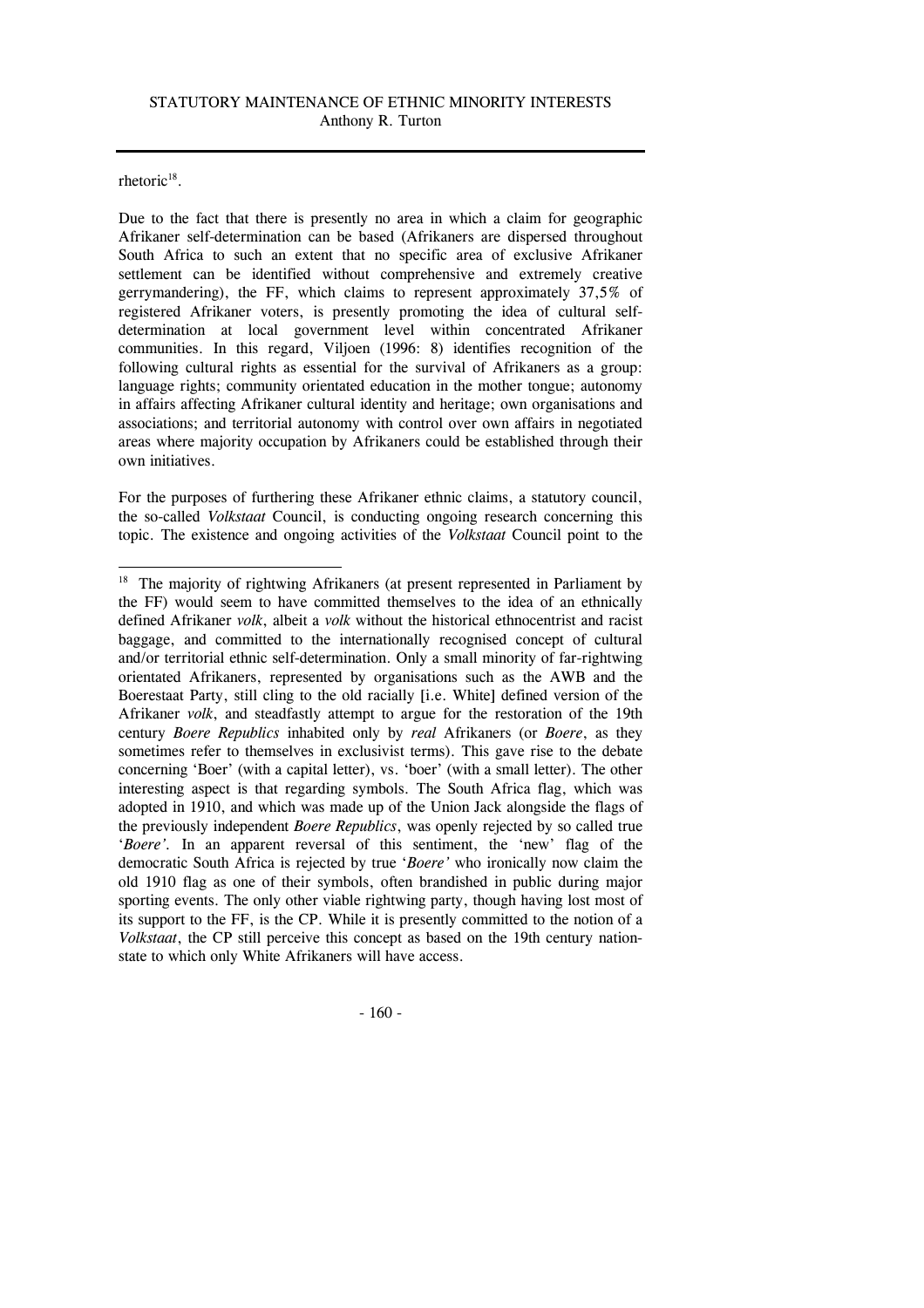fact that the FF's promotion of both geographical and cultural self-determination remains firmly footed on a statutory foundation. This foundation is made up of: the 1994 *Volkstaat* Accord, negotiated bilaterally between the ANC and FF, in which agreement was reached that the principles of a non-racial democracy and the concept of Afrikaner self-determination were not irreconcilable; Interim Constitutional Principle 34, which states that South Africa's final constitution may give expression to any form of self-determination provided there is substantial proven support within the community concerned; Act 30 of 1994, the *Volkstaat* Council Act, which provides for the establishment of a *Volkstaat* Council, tasked to investigate and research all issues pertaining to the establishment of an Afrikaner *Volkstaat* as explained above.

# Conclusion

For over forty years, since the inception of Apartheid in 1948, Afrikaners have engaged in an often arduous, but ultimately futile endeavour to safeguard their ethnic interests. In this endeavour, they have widely used the concept of statutory ethnic hegemony - Petty Apartheid's racial and ethnic segregation; Grand Apartheid's superficial geographic ethnic partition; and the 1983 constitution's farcical attempt at selective ethnic power sharing. The Afrikaners' position of dominance over South African politics vanished completely in 1994 with the onset of a democratic dispensation and the introduction of the notion of a single, united South African 'rainbow' nation. It would be short-sighted, even politically naive, to hold the opinion that the Afrikaners' loss of political power has simultaneously coincided with the removal of Afrikaner ethnicity as a significant and influential element in the South African body politic.

The continued significance of Afrikaner ethnicity is often attributed to the Afrikaners' (and specifically the Afrikaner rightwing's) dubious status as the 'joker' in the democratic pack of cards. This is due to the assessment that Afrikaners, with their claimed access to military means and confirmed economic power, can either seriously disrupt the peaceful democratisation process, or alternatively assist to consolidate it (Legum 1997). Several divergent elements will probably determine the way in which the future will eventually unfold for Afrikaners as far as these two options are concerned. At this point in time however, it can be argued with a high degree of probability, that the future role of the Afrikaner as either a 'spoiler' or 'contributor', will be determined by the way in which Afrikaner ethnic aspirations, no longer bound by any racist, ethnocentrist or hegemonic entrapments, are to be accommodated and managed in the medium to longer term within a democratic dispensation.

The above projection is based on three broad determinants. First, the evolution of

- 161 -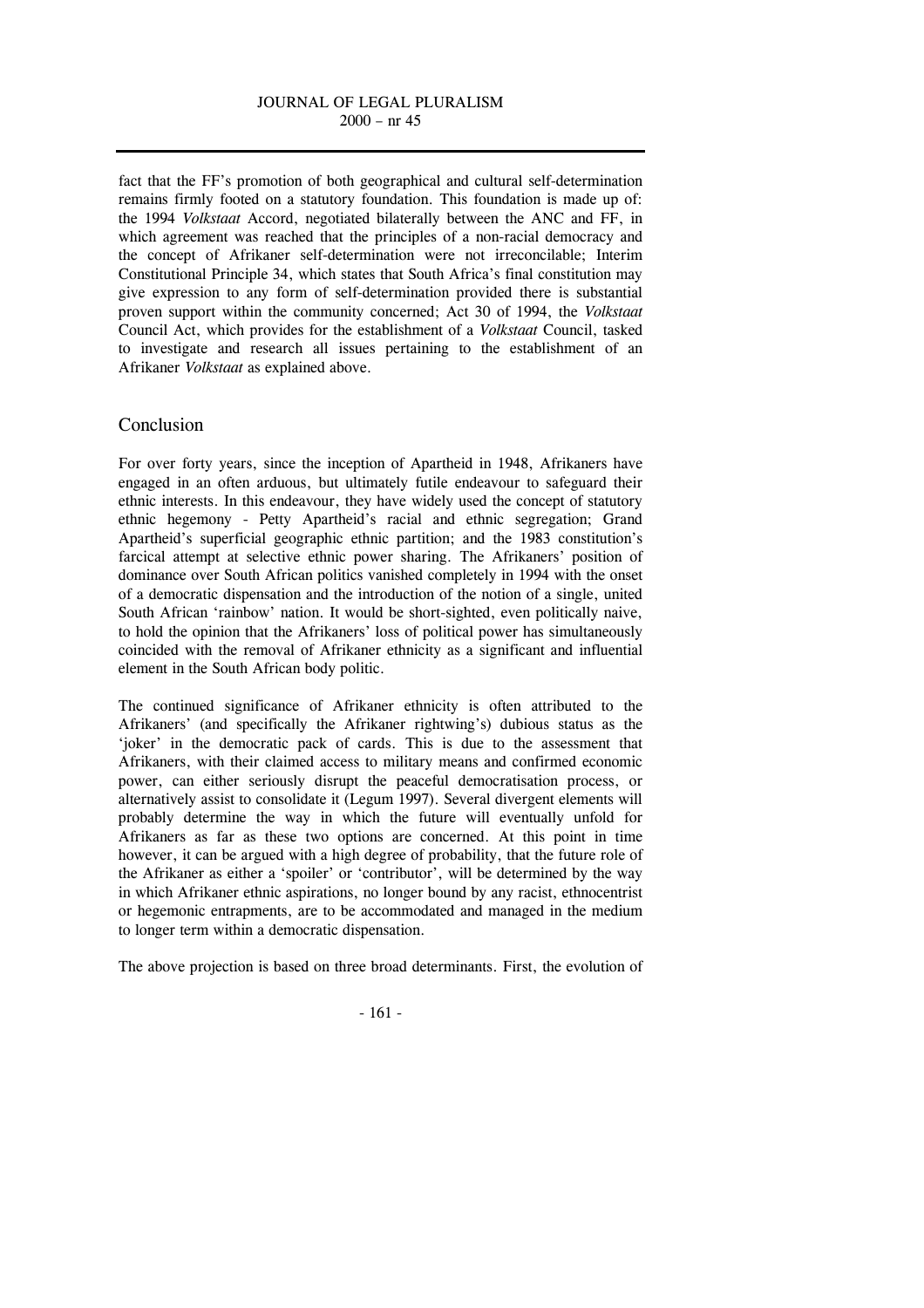Afrikaner history, which shows a highly developed sense of ethnic awareness and identity among Afrikaners, indicates that significant numbers of them will continue, against the background of a united South Africa, to perceive politics from an ethnic perspective. Second, international observations, which indicate that fear and threat perceptions are often the most important causes of ethnic mobilisation, especially in a divided society such as South Africa, where ethnic affiliations might provide a sense of security and, "protection against neglect of one's interests by strangers" during periods of transformation (Horowitz 1994: 49). Third, the South African road to democratic consolidation, which seems to be strewn with stumbling blocks such as rampant crime, affirmative action, land reform and educational transformation, remains uncertain and unpredictable from an Afrikaner viewpoint. Most of these are persistently fuelling minority fears thus reviving the spectre of renewed ethnic mobilisation.

In the final analysis, it is essential to take note of the fact that the possibility of escalating Afrikaner ethnic awareness should not automatically give rise to alarmist pessimism concerning the overall viability of South Africa's democratisation process. The FF, which is represented in the South African parliament, has committed itself to the democratic process and is presently following an approach of constructive engagement and ongoing consultation with the ANC government. In addition (as has been noted by various international observers), several methods do exist for the accommodation and constructive management of ethnic conflict within a democratic context (Gurr 1993: 290). The responsibility in this regard for accommodating and managing Afrikaner ethnicity in a democratic South Africa has been embodied in two options, both of which are entrenched in solid statutory principles, namely autonomy (represented by the *Volkstaat* Raad) and inclusion (guaranteed individual rights, represented by the Constitution, the Bill of Rights, a Human Rights Commission and the Constitutional Court). At this point in time, the levels of support and confidence among Afrikaners for both of these options seem to be precariously balanced, with conventional wisdom still being uncertain as to whether the functioning of these mechanisms will bring about the required peace of mind regarding Afrikaner interests in the long term or whether these statutory mechanisms might ultimately evolve into nothing more than mere 'toy-telephones', perceived by the owners thereof as impotent, insufficient and/or ineffective instruments when employed for the purposes of safeguarding their ethnic interests.

# References

ALDEN, C.

1996 *Apartheid's Last Stand: The Rise and Fall of the South African* 

- 162 -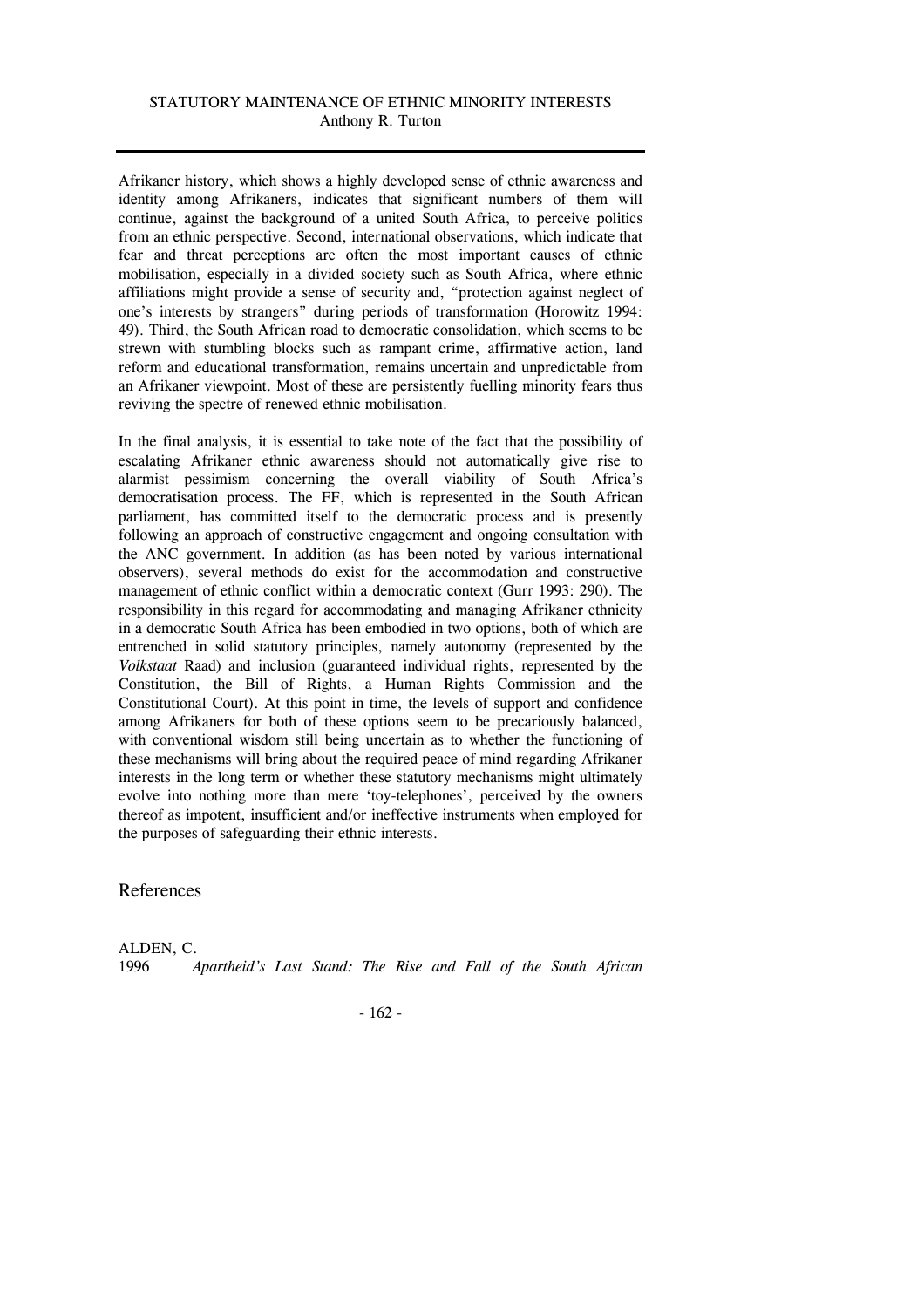|                                         | Security State. Hampshire and London: Macmillan Press Ltd.                                                                                 |
|-----------------------------------------|--------------------------------------------------------------------------------------------------------------------------------------------|
| CONLEY, A.H.                            |                                                                                                                                            |
| 1997                                    | 'To be or not to be? South African Irrigation at the Crossroads.' In<br>Melvyn Kay, Tom Franks and L. Smith (eds.) Water: Economics,       |
|                                         | Management and Demand. London: E & FN Spon.                                                                                                |
|                                         | DAVENPORT, Thomas R.H.                                                                                                                     |
| 1989                                    | South Africa: A Modern History. Bergylei: Southern Book Publishers.                                                                        |
|                                         | ESMAN, Milton J.                                                                                                                           |
| 1994                                    | Ethnic Politics. Ithaca and London: Cornell University Press.                                                                              |
| GURR, Ted R.                            |                                                                                                                                            |
| 1993                                    | Minorities at Risk: A Global View of Ethnopolitical Conflicts.                                                                             |
|                                         | Washington: US Institute of Peace Press.                                                                                                   |
| HOROWITZ, Donald L.                     |                                                                                                                                            |
| 1985                                    | Ethnic Groups in Conflict. Berkeley, Los Angeles & London:                                                                                 |
|                                         | University of California Press.                                                                                                            |
| 1994                                    | 'Democracy in Divided Societies.' In Larry Diamond and M.F.                                                                                |
|                                         | Plattner (eds.), Nationalism, Ethnic Conflict and Democracy.                                                                               |
|                                         | Baltimore and London: The Johns Hopkins University Press.                                                                                  |
| LEGUM, Colin                            |                                                                                                                                            |
| 1997                                    | 'Party political system begins to fragment.' P. 15 in The Star, 17                                                                         |
|                                         | June.                                                                                                                                      |
| O'MEARA, Dan                            |                                                                                                                                            |
| 1996                                    | Forty Lost Years: The Apartheid State and the Politics of the National                                                                     |
| Party 1948-1994. Randburg: Ravan Press. |                                                                                                                                            |
| POSEL, Deborah                          |                                                                                                                                            |
| 1991                                    | The Making of Apartheid 1948-1961: Conflict and Compromise.                                                                                |
|                                         | Oxford: Clarendon Press.                                                                                                                   |
| ROOYEN, Johann van                      |                                                                                                                                            |
| 1994                                    | Hard Right: The New White Power in South Africa. London & New                                                                              |
|                                         | York: I.B Taurus.                                                                                                                          |
| SCHRIRE, Robert (ed.)                   |                                                                                                                                            |
| 1994                                    | Malan to De Klerk: Leadership in the Apartheid State. London: Hurst                                                                        |
|                                         | & Company.                                                                                                                                 |
| 1998a                                   | TURTON, Anthony R.                                                                                                                         |
|                                         | 'Policy-making within an oligarchy: the case of South Africa under<br>apartheid rule.' Paper presented at the XIVth International Congress |
|                                         | of Anthropological and Ethnological Sciences, Symposium on                                                                                 |
|                                         | Anthropology in Policy and Practice: The Global Practice of                                                                                |
|                                         | Anthropology, 26 July - 1 August 1998, Williamsburg, Virginia.                                                                             |
| 1998b                                   | 'The monopolisation of access to a critical natural resource: the case                                                                     |
|                                         | of water in South Africa.' Paper presented at the XIVth International                                                                      |
|                                         | Congress of Anthropological and Ethnological Sciences, Symposium                                                                           |
|                                         | Indigenous<br>Resource<br>Management<br>through<br>Socio-Cultural<br>on                                                                    |
|                                         |                                                                                                                                            |
|                                         |                                                                                                                                            |
| $-163 -$                                |                                                                                                                                            |